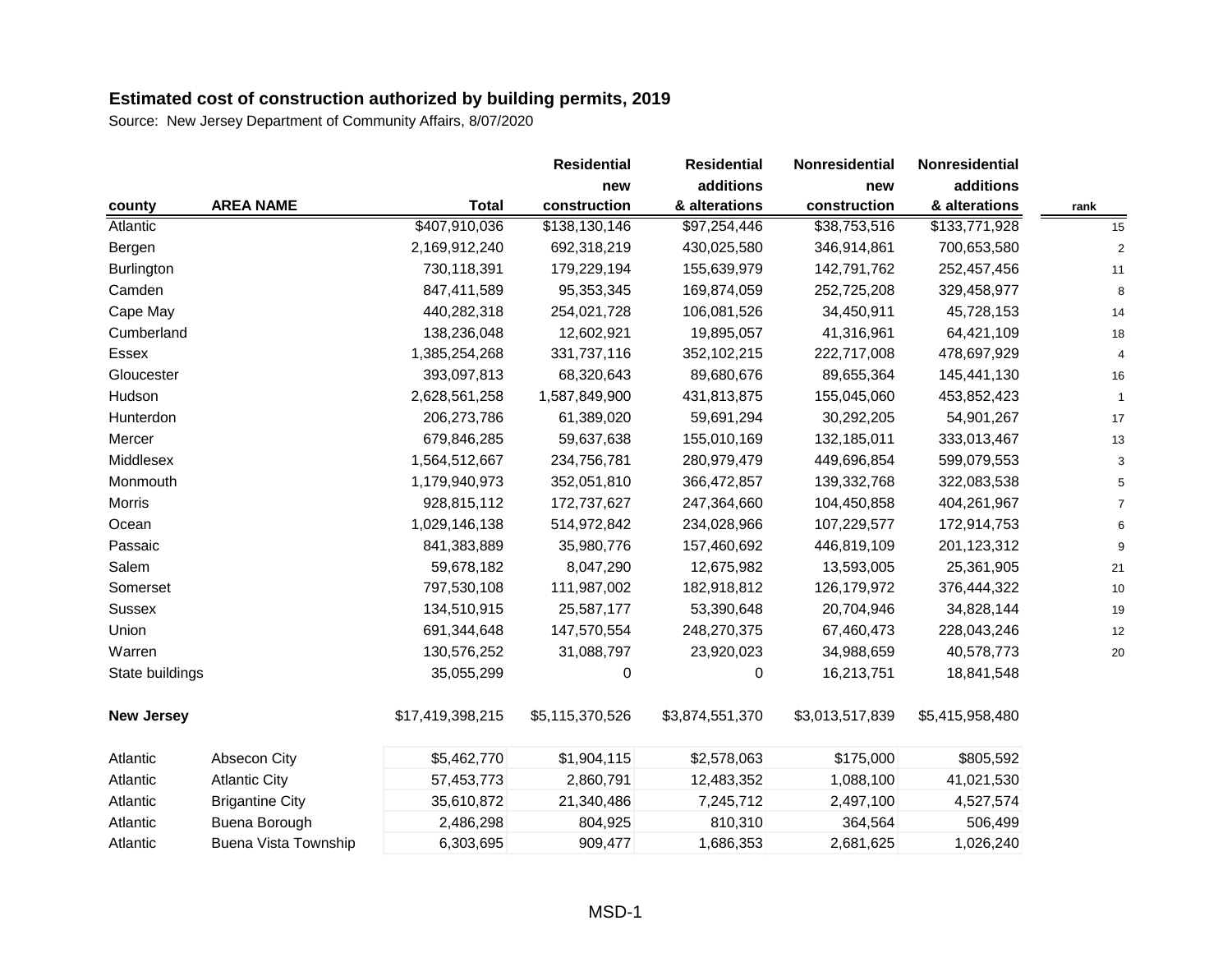Source: New Jersey Department of Community Affairs, 8/07/2020

|          |                          |              | <b>Residential</b> | <b>Residential</b> | Nonresidential | Nonresidential |  |
|----------|--------------------------|--------------|--------------------|--------------------|----------------|----------------|--|
|          |                          |              | new                | additions          | new            | additions      |  |
| county   | <b>AREA NAME</b>         | <b>Total</b> | construction       | & alterations      | construction   | & alterations  |  |
| Atlantic | Corbin City              | 204,163      | 47,150             | 65,400             | 81,613         | 10,000         |  |
| Atlantic | Egg Harbor City          | 2,659,387    | 957,800            | 1,034,964          | 17,500         | 649,123        |  |
| Atlantic | Egg Harbor Township      | 42,995,381   | 12,090,700         | 10,327,716         | 3,584,933      | 16,992,032     |  |
| Atlantic | <b>Estell Manor City</b> | 1,476,395    | 39,700             | 861,361            | 227,910        | 347,424        |  |
| Atlantic | Folsom Borough           | 12,544,152   | 223,200            | 653,329            | 2,949,693      | 8,717,930      |  |
| Atlantic | Galloway Township        | 22,480,203   | 3,385,418          | 8,609,109          | 1,330,500      | 9,155,176      |  |
| Atlantic | Hamilton Township        | 65,822,414   | 23,845,963         | 4,814,893          | 15,295,654     | 21,865,904     |  |
| Atlantic | Hammonton Town           | 18,841,767   | 3,052,350          | 3,805,419          | 1,258,033      | 10,725,965     |  |
| Atlantic | Linwood City             | 6,794,203    | 910,400            | 3,126,141          | 1,966,759      | 790,903        |  |
| Atlantic | Longport Borough         | 14,230,426   | 10,498,300         | 3,106,051          | 0              | 626,075        |  |
| Atlantic | Margate City             | 38,869,804   | 28,557,125         | 6,455,632          | 73,400         | 3,783,647      |  |
| Atlantic | Mullica Township         | 4,026,523    | 1,362,750          | 1,344,134          | 309,282        | 1,010,357      |  |
| Atlantic | Northfield City          | 7,678,038    | 883,950            | 3,840,309          | 1,119,350      | 1,834,429      |  |
| Atlantic | Pleasantville City       | 8,466,490    | 307,200            | 4,162,309          | 302,400        | 3,694,581      |  |
| Atlantic | Port Republic City       | 236,049      | 0                  | 201,049            | 0              | 35,000         |  |
| Atlantic | Somers Point City        | 26,158,983   | 12,414,174         | 10,022,542         | 14,500         | 3,707,767      |  |
| Atlantic | <b>Ventnor City</b>      | 26,144,583   | 11,643,871         | 9,459,277          | 3,386,000      | 1,655,435      |  |
| Atlantic | <b>Weymouth Township</b> | 963,667      | 90,301             | 561,021            | 29,600         | 282,745        |  |
| Bergen   | Allendale Borough        | 8,316,100    | 1,647,500          | 3,654,341          | $\mathbf{0}$   | 3,014,259      |  |
| Bergen   | Alpine Borough           | 10,497,948   | 6,291,085          | 1,789,552          | 1,117,200      | 1,300,111      |  |
| Bergen   | Bergenfield Borough      | 29,737,547   | 11,495,829         | 14,724,019         | 343,400        | 3,174,299      |  |
| Bergen   | Bogota Borough           | 13,473,183   | 7,796,705          | 1,699,516          | 2,947,867      | 1,029,095      |  |
| Bergen   | Carlstadt Borough        | 21,917,857   | 1,752,100          | 2,191,350          | 9,965,102      | 8,009,305      |  |
| Bergen   | Cliffside Park Borough   | 27,946,484   | 13,040,300         | 11,060,766         | 2,162,550      | 1,682,868      |  |
| Bergen   | Closter Borough          | 13,979,712   | 3,728,251          | 3,060,237          | 4,032,100      | 3,159,124      |  |
| Bergen   | Cresskill Borough        | 12,544,469   | 4,307,101          | 7,316,482          | 0              | 920,886        |  |
| Bergen   | Demarest Borough         | 13,916,231   | 9,623,533          | 3,566,099          | 0              | 726,599        |  |
| Bergen   | Dumont Borough           | 35,327,005   | 13,847,519         | 7,518,431          | 13,500,000     | 461,055        |  |
| Bergen   | Elmwood Park Borough     | 7,473,874    | 325,550            | 2,126,236          | 0              | 5,022,088      |  |
| Bergen   | East Rutherford Borough  | 175,156,692  | 1,174,000          | 667,927            | 640,565        | 172,674,200    |  |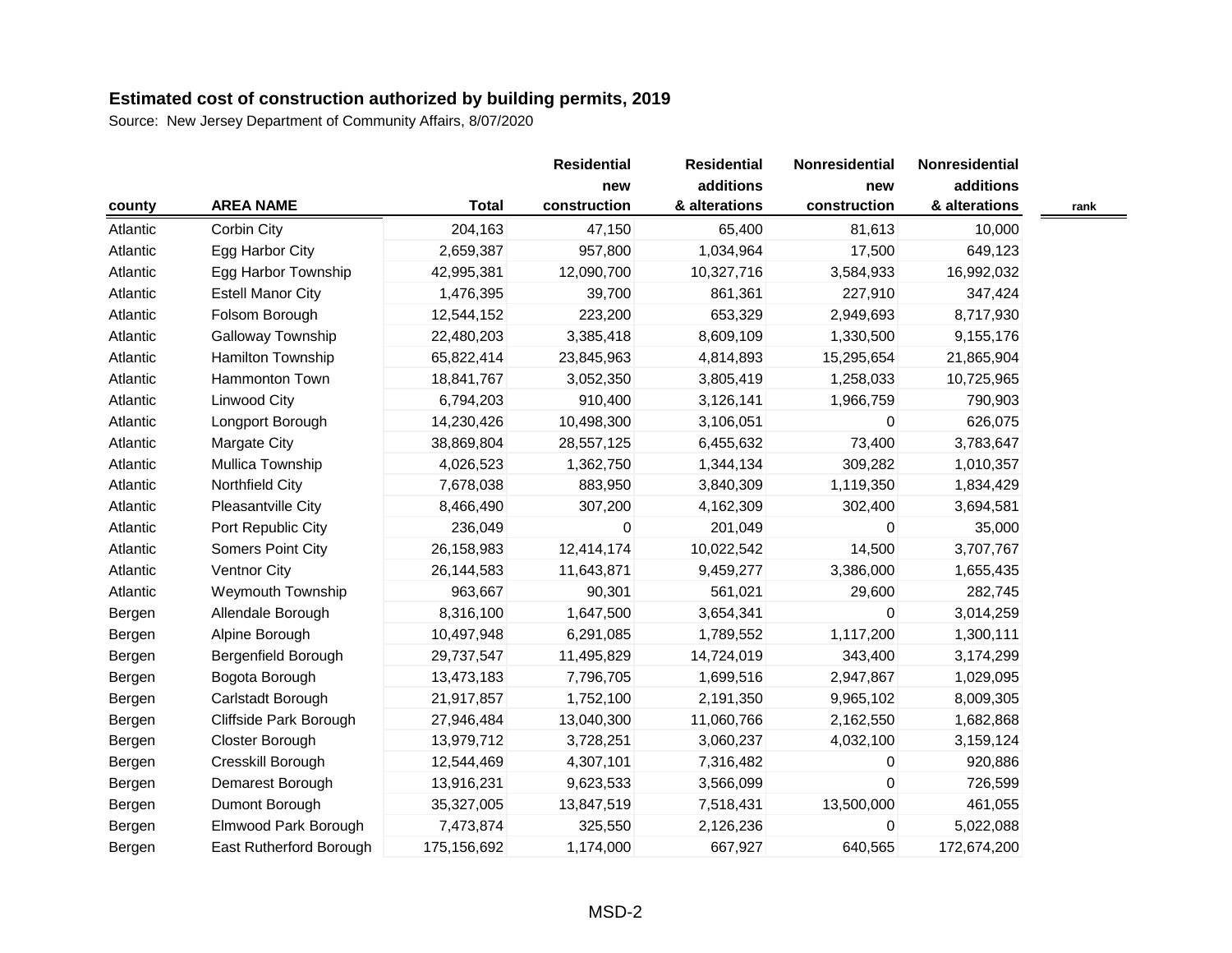|        |                          |              | <b>Residential</b> | <b>Residential</b> | Nonresidential | Nonresidential |
|--------|--------------------------|--------------|--------------------|--------------------|----------------|----------------|
|        |                          |              | new                | additions          | new            | additions      |
| county | <b>AREA NAME</b>         | <b>Total</b> | construction       | & alterations      | construction   | & alterations  |
| Bergen | Edgewater Borough        | 25,227,374   | 14,447,104         | 5,728,539          | 310,000        | 4,741,731      |
| Bergen | Emerson Borough          | 19,441,206   | 592,800            | 3,418,987          | 30,100         | 15,399,319     |
| Bergen | <b>Englewood City</b>    | 61,075,458   | 37,049,501         | 1,261,273          | 7,693,483      | 15,071,201     |
| Bergen | Englewood Cliffs Borough | 27,365,905   | 9,628,800          | 5,017,387          | 0              | 12,719,718     |
| Bergen | Fair Lawn Borough        | 76,072,342   | 25,569,988         | 16,266,514         | 1,236,306      | 32,999,534     |
| Bergen | Fairview Borough         | 11,495,810   | 7,338,800          | 2,290,836          | $\mathbf{0}$   | 1,866,174      |
| Bergen | Fort Lee Borough         | 72,466,499   | 34,975,738         | 16,851,098         | 12,045,454     | 8,594,209      |
| Bergen | Franklin Lakes Borough   | 44,245,015   | 26,074,035         | 11,649,532         | 3,963,100      | 2,558,348      |
| Bergen | Garfield City            | 16,490,060   | 3,104,280          | 4,991,703          | 19,800         | 8,374,277      |
| Bergen | Glen Rock Borough        | 15,699,671   | 3,119,450          | 10,909,123         | 106,195        | 1,564,903      |
| Bergen | Hackensack City          | 314,434,260  | 136,690,100        | 22,745,646         | 114,680,625    | 40,317,889     |
| Bergen | Harrington Park Borough  | 72,291,979   | 69,135,300         | 2,412,916          | 331,883        | 411,880        |
| Bergen | Hasbrouck Heights Boroug | 8,103,708    | 1,116,200          | 4,757,539          | 80,000         | 2,149,969      |
| Bergen | Haworth Borough          | 7,195,254    | 2,794,271          | 4,051,783          | $\mathbf{0}$   | 349,200        |
| Bergen | Hillsdale Borough        | 13,713,040   | 1,349,600          | 9,464,654          | 0              | 2,898,786      |
| Bergen | Ho-Ho-Kus Borough        | 9,671,374    | 651,900            | 7,898,426          | $\mathsf 0$    | 1,121,048      |
| Bergen | Leonia Borough           | 5,731,198    | 90,000             | 4,118,417          | 0              | 1,522,781      |
| Bergen | Little Ferry Borough     | 5,177,909    | 1,211,950          | 2,711,115          | 302,500        | 952,344        |
| Bergen | Lodi Borough             | 9,708,366    | 615,500            | 4,184,604          | 30,250         | 4,878,012      |
| Bergen | Lyndhurst Township       | 18,920,232   | 2,044,685          | 7,274,477          | 4,629,250      | 4,971,820      |
| Bergen | Mahwah Township          | 73,145,079   | 5,110,565          | 14,332,548         | 549,360        | 53,152,606     |
| Bergen | Maywood Borough          | 5,968,865    | 150,900            | 3,803,063          | 138,751        | 1,876,151      |
| Bergen | Midland Park Borough     | 5,248,188    | 152,200            | 3,429,678          | 61,000         | 1,605,310      |
| Bergen | Montvale Borough         | 77,037,361   | 5,161,250          | 4,064,977          | 53,105,000     | 14,706,134     |
| Bergen | Moonachie Borough        | 9,750,024    | 0                  | 807,117            | $\mathbf{0}$   | 8,942,907      |
| Bergen | New Milford Borough      | 9,163,679    | 642,500            | 7,209,833          | 510,500        | 800,846        |
| Bergen | North Arlington Borough  | 15,019,953   | 2,094,650          | 5,121,713          | 6,601,000      | 1,202,590      |
| Bergen | Northvale Borough        | 12,528,712   | 336,700            | 1,542,603          | 6,801,008      | 3,848,401      |
| Bergen | Norwood Borough          | 18,018,012   | 5,000,000          | 5,329,440          | 0              | 7,688,572      |
| Bergen | Oakland Borough          | 4,013,956    | 1,067,000          | 1,881,016          | 0              | 1,065,940      |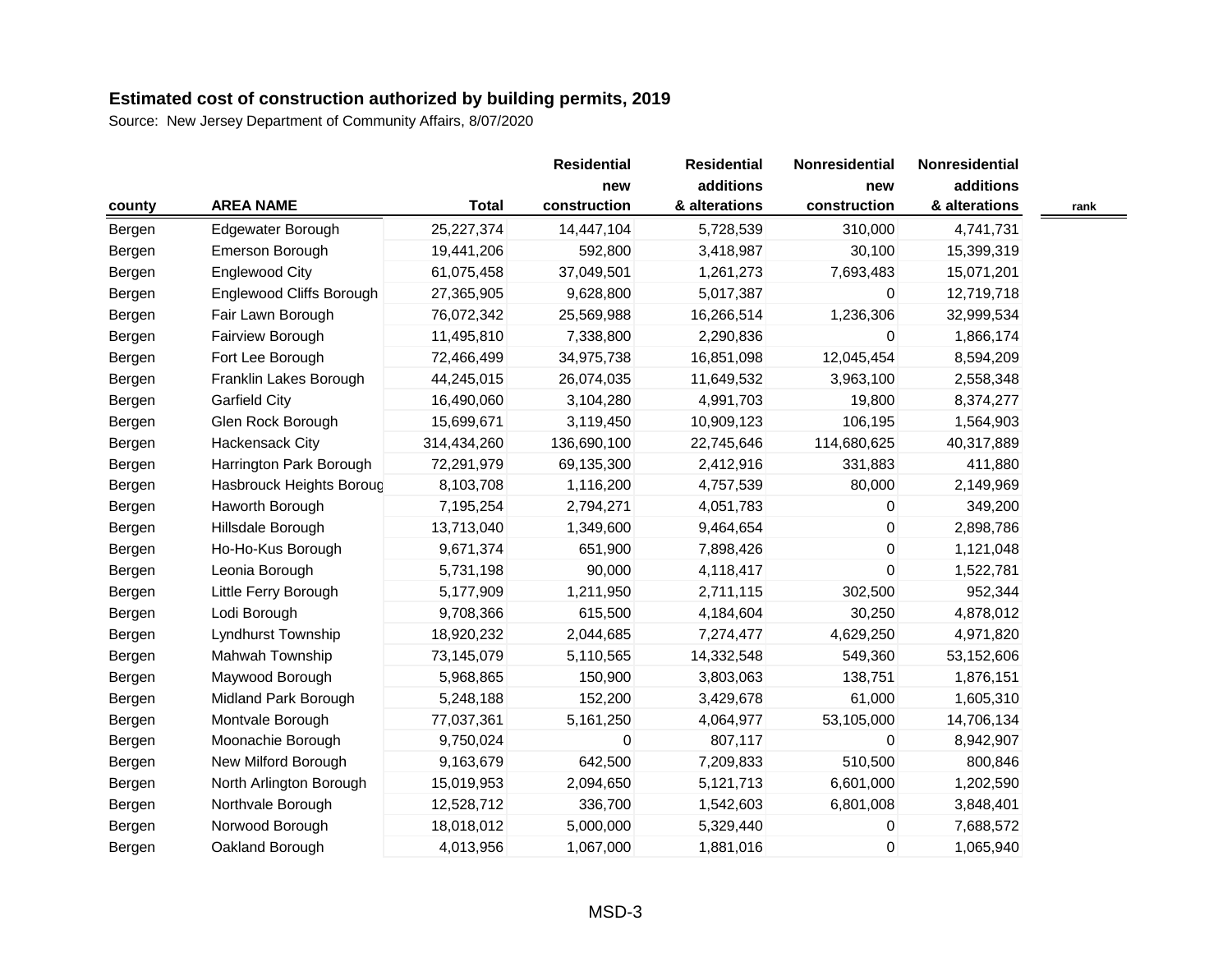Source: New Jersey Department of Community Affairs, 8/07/2020

|                   |                                  |              | <b>Residential</b> | <b>Residential</b> | Nonresidential | Nonresidential |      |
|-------------------|----------------------------------|--------------|--------------------|--------------------|----------------|----------------|------|
|                   |                                  |              | new                | additions          | new            | additions      |      |
| county            | <b>AREA NAME</b>                 | <b>Total</b> | construction       | & alterations      | construction   | & alterations  | rank |
| Bergen            | Old Tappan Borough               | 6,328,635    | 1,882,750          | 2,314,985          | 663,575        | 1,467,325      |      |
| Bergen            | Oradell Borough                  | 7,911,413    | 698,943            | 5,422,253          | 0              | 1,790,217      |      |
| Bergen            | Palisades Park Borough           | 27,976,273   | 24,098,350         | 2,117,612          | $\overline{0}$ | 1,760,311      |      |
| Bergen            | Paramus Borough                  | 151,883,130  | 19,418,685         | 12,851,112         | 39,943,601     | 79,669,732     |      |
| Bergen            | Park Ridge Borough               | 42,513,942   | 31,771,400         | 3,541,984          | 5,540,500      | 1,660,058      |      |
| Bergen            | Ramsey Borough                   | 32,576,908   | 1,126,001          | 8,066,656          | 9,113,577      | 14,270,674     |      |
| Bergen            | Ridgefield Borough               | 24,385,295   | 1,010,192          | 2,375,775          | 771,929        | 20,227,399     |      |
| Bergen            | Ridgefield Park Village          | 8,763,135    | 40,000             | 5,267,429          | 0              | 3,455,706      |      |
| Bergen            | Ridgewood Village                | 54,776,903   | 15,977,010         | 24,255,299         | 8,655,550      | 5,889,044      |      |
| Bergen            | River Edge Borough               | 7,808,492    | 0                  | 6,854,543          | $\mathbf{0}$   | 953,949        |      |
| Bergen            | <b>River Vale Township</b>       | 8,229,671    | 1,600,650          | 5,222,334          | 0              | 1,406,687      |      |
| Bergen            | Rochelle Park Township           | 18,707,259   | 2,833,500          | 1,655,754          | 11,215,070     | 3,002,935      |      |
| Bergen            | Rockleigh Borough                | 19,072,511   | 740,500            | 38,619             | 3,000,000      | 15,293,392     |      |
| Bergen            | Rutherford Borough               | 22,242,765   | 1,407,600          | 7,443,054          | 336,200        | 13,055,911     |      |
| Bergen            | Saddle Brook Township            | 13,227,063   | 1,758,102          | 5,759,166          | 78,501         | 5,631,294      |      |
| Bergen            | Saddle River Borough             | 11,579,057   | 3,621,190          | 4,629,860          | 948,650        | 2,379,357      |      |
| Bergen            | South Hackensack Twp             | 5,003,115    | 0                  | 309,945            | 0              | 4,693,170      |      |
| Bergen            | <b>Teaneck Township</b>          | 52,653,529   | 7,250,760          | 23,045,541         | 8,939,371      | 13,417,857     |      |
| Bergen            | <b>Tenafly Borough</b>           | 28,627,575   | 17,521,271         | 9,143,090          | 165,950        | 1,797,264      |      |
| Bergen            | <b>Teterboro Borough</b>         | 4,233,577    | $\mathbf 0$        | 0                  | $\mathbf{0}$   | 4,233,577      |      |
| Bergen            | <b>Upper Saddle River Boroug</b> | 13,094,020   | 4,171,844          | 7,828,595          | 99,500         | 994,081        |      |
| Bergen            | <b>Waldwick Borough</b>          | 6,523,958    | 1,094,693          | 4,454,353          | 0              | 974,912        |      |
| Bergen            | Wallington Borough               | 3,333,751    | 750,000            | 1,927,421          | 0              | 656,330        |      |
| Bergen            | <b>Washington Township</b>       | 7,287,425    | 1,278,200          | 5,781,074          | 0              | 228,151        |      |
| Bergen            | Westwood Borough                 | 32,742,205   | 1,020,950          | 4,653,926          | 51,200         | 27,016,129     |      |
| Bergen            | Woodcliff Lake Borough           | 9,011,765    | 3,082,061          | 3,818,691          | 0              | 2,111,013      |      |
| Bergen            | Wood-Ridge Borough               | 19,627,054   | 3,315,900          | 170,549            | 7,626,838      | 8,513,767      |      |
| Bergen            | <b>Wyckoff Township</b>          | 95,084,223   | 72,502,427         | 16,174,447         | 1,830,500      | 4,576,849      |      |
| Burlington        | <b>Bass River Township</b>       | 1,623,843    | 218,000            | 858,842            | 476,500        | 70,501         |      |
| <b>Burlington</b> | <b>Beverly City</b>              | 795,853      | 0                  | 616,870            | 10,257         | 168,726        |      |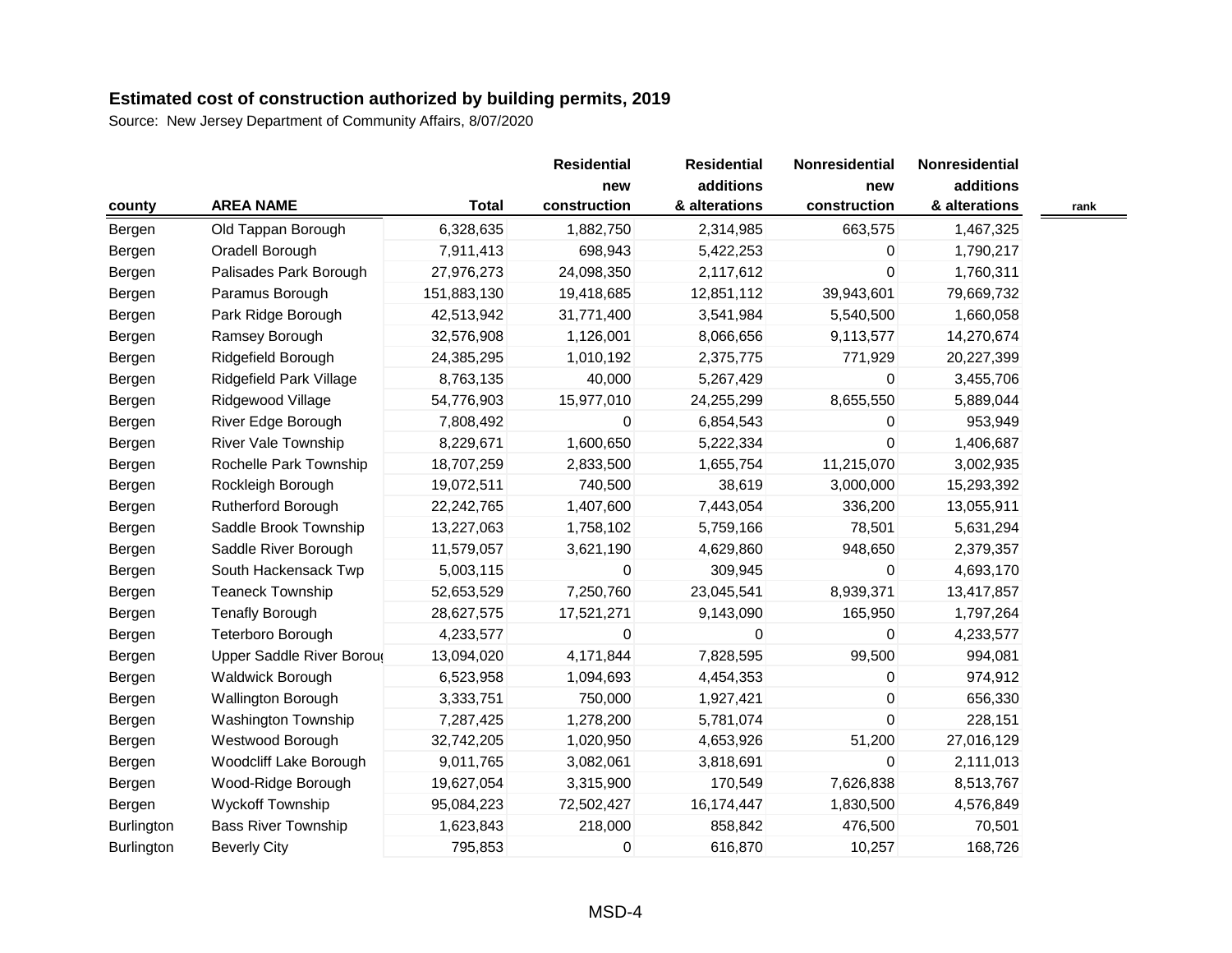|            |                                |              | <b>Residential</b> | <b>Residential</b> | Nonresidential | Nonresidential |      |
|------------|--------------------------------|--------------|--------------------|--------------------|----------------|----------------|------|
|            |                                |              | new                | additions          | new            | additions      |      |
| county     | <b>AREA NAME</b>               | <b>Total</b> | construction       | & alterations      | construction   | & alterations  | rank |
| Burlington | <b>Bordentown City</b>         | 2,030,096    | 576,500            | 1,099,276          | $\mathbf{1}$   | 354,319        |      |
| Burlington | <b>Bordentown Township</b>     | 42,284,074   | 7,400              | 4,415,303          | 20,285,365     | 17,576,006     |      |
| Burlington | <b>Burlington City</b>         | 14,313,526   | 10,976,220         | 2,714,660          | 96,314         | 526,332        |      |
| Burlington | <b>Burlington Township</b>     | 46,028,278   | 1,871,162          | 5,335,251          | 11,671,011     | 27,150,854     |      |
| Burlington | <b>Chesterfield Township</b>   | 17,521,315   | 10,156,050         | 2,336,420          | 4,132,655      | 896,190        |      |
| Burlington | Cinnaminson Township           | 19,984,381   | 9,865,565          | 5,199,196          | 700,636        | 4,218,984      |      |
| Burlington | Delanco Township               | 3,917,988    | 615,479            | 2,835,415          | 14,700         | 452,394        |      |
| Burlington | Delran Township                | 14,450,736   | 830,999            | 5,809,544          | 49,446         | 7,760,747      |      |
| Burlington | Eastampton Township            | 23,183,642   | 19,491,900         | 1,217,544          | 2,103,000      | 371,198        |      |
| Burlington | <b>Edgewater Park Township</b> | 2,934,277    | 103,626            | 2,609,896          | 3,000          | 217,755        |      |
| Burlington | Evesham Township               | 73,479,332   | 33,723,942         | 12,629,359         | 4,874,016      | 22,252,015     |      |
| Burlington | Fieldsboro Borough             | 506,103      | 0                  | 173,083            | 52,600         | 280,420        |      |
| Burlington | Florence Township              | 39,899,353   | 7,094,631          | 5,290,153          | 22,891,241     | 4,623,328      |      |
| Burlington | Hainesport Township            | 6,687,987    | 273,000            | 2,248,579          | 3,726,773      | 439,635        |      |
| Burlington | Lumberton Township             | 13,531,312   | 205,601            | 5,024,444          | 952,050        | 7,349,217      |      |
| Burlington | <b>Mansfield Township</b>      | 24,829,718   | 441,600            | 3,599,827          | 18,337,094     | 2,451,197      |      |
| Burlington | Maple Shade Township           | 25,994,757   | 149,407            | 3,769,908          | 4,803,637      | 17,271,805     |      |
| Burlington | <b>Medford Township</b>        | 26,067,623   | 7,300,551          | 11,748,347         | 58,550         | 6,960,175      |      |
| Burlington | Medford Lakes Borough          | 2,898,341    | 571,250            | 2,217,451          | 109,640        | $\mathbf 0$    |      |
| Burlington | Moorestown Township            | 65,386,631   | 11,572,502         | 17,433,440         | 3,754,190      | 32,626,499     |      |
| Burlington | Mount Holly Township           | 9,274,749    | 660,600            | 2,434,246          | $\mathbf{0}$   | 6,179,903      |      |
| Burlington | Mount Laurel Township          | 143,857,262  | 56,201,730         | 14,146,605         | 3,083,411      | 70,425,516     |      |
| Burlington | New Hanover Township           | 415,075      | 0                  | 299,424            | 48,656         | 66,995         |      |
| Burlington | North Hanover Township         | 4,976,924    | 234,500            | 1,124,941          | 509,183        | 3,108,300      |      |
| Burlington | Palmyra Borough                | 2,792,553    | 208,820            | 1,799,246          | 0              | 784,487        |      |
| Burlington | Pemberton Borough              | 382,319      | 0                  | 230,669            | 10,000         | 141,650        |      |
| Burlington | Pemberton Township             | 45,824,042   | 563,984            | 6,082,288          | 34,718,485     | 4,459,285      |      |
| Burlington | Riverside Township             | 2,613,820    | 185,075            | 2,041,669          | 93,200         | 293,876        |      |
| Burlington | Riverton Borough               | 1,425,949    | 0                  | 1,086,579          | 77,950         | 261,420        |      |
| Burlington | Shamong Township               | 3,519,675    | 625,350            | 1,956,027          | 314,305        | 623,993        |      |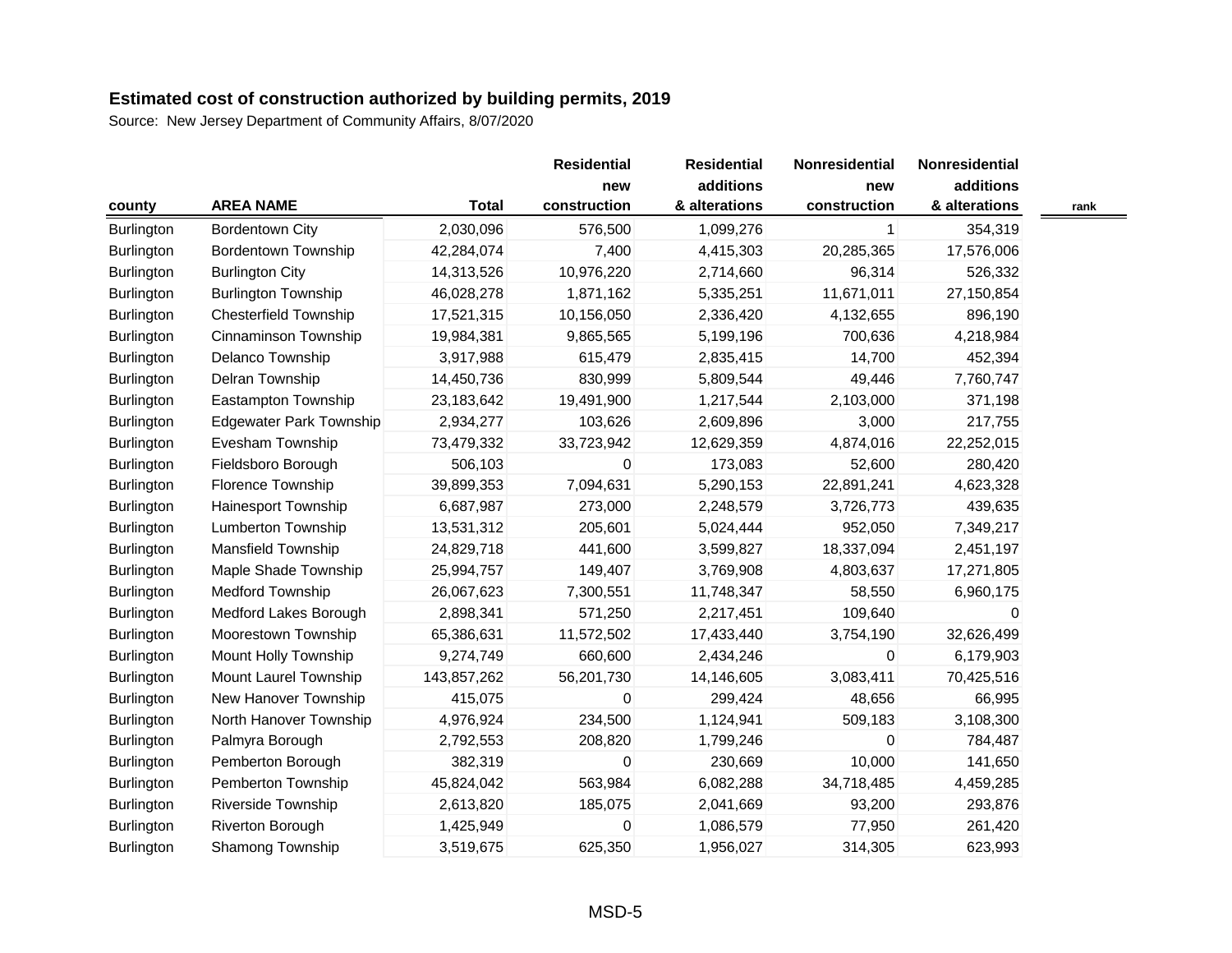| county            | <b>AREA NAME</b>            | <b>Total</b> | <b>Residential</b><br>new<br>construction | <b>Residential</b><br>additions<br>& alterations | Nonresidential<br>new<br>construction | Nonresidential<br>additions<br>& alterations | rank |
|-------------------|-----------------------------|--------------|-------------------------------------------|--------------------------------------------------|---------------------------------------|----------------------------------------------|------|
| Burlington        | Southampton Township        | 7,687,751    | 237,900                                   | 4,493,564                                        | 1,232,687                             | 1,723,600                                    |      |
| <b>Burlington</b> | Springfield Township        | 2,171,895    | 376,310                                   | 699,333                                          | 120,406                               | 975,846                                      |      |
| Burlington        | <b>Tabernacle Township</b>  | 6,878,620    | 3,050,200                                 | 2,921,412                                        | 546,796                               | 360,212                                      |      |
| Burlington        | Washington Township         | 457,990      | 125,552                                   | 191,558                                          | 36,130                                | 104,750                                      |      |
| Burlington        | <b>Westampton Township</b>  | 8,746,468    | 463,528                                   | 2,005,672                                        | 2,713,377                             | 3,563,891                                    |      |
| Burlington        | Willingboro Township        | 19,812,866   | 250,260                                   | 14,727,876                                       | 184,500                               | 4,650,230                                    |      |
| Burlington        | <b>Woodland Township</b>    | 422,177      | 0                                         | 151,397                                          | 0                                     | 270,780                                      |      |
| Burlington        | Wrightstown Borough         | 509,090      | 0                                         | 64,665                                           | 0                                     | 444,425                                      |      |
| Camden            | Audubon Borough             | 6,828,656    | 88,501                                    | 3,039,731                                        | 1,370,100                             | 2,330,324                                    |      |
| Camden            | Audubon Park Borough        | 162,095      | 0                                         | 161,395                                          | 0                                     | 700                                          |      |
| Camden            | Barrington Borough          | 3,006,155    | 618,855                                   | 2,015,086                                        | 0                                     | 372,214                                      |      |
| Camden            | Bellmawr Borough            | 12,469,513   | 408,300                                   | 3,688,543                                        | 50,000                                | 8,322,670                                    |      |
| Camden            | Berlin Borough              | 11,835,678   | 288,004                                   | 8,698,953                                        | 487,900                               | 2,360,821                                    |      |
| Camden            | <b>Berlin Township</b>      | 12,299,995   | 5,818,127                                 | 1,569,353                                        | 3,038,047                             | 1,874,468                                    |      |
| Camden            | Brooklawn Borough           | 2,931,398    | 0                                         | 518,778                                          | 0                                     | 2,412,620                                    |      |
| Camden            | Camden City                 | 276,815,931  | 13,675,059                                | 9,658,721                                        | 180,999,000                           | 72,483,151                                   |      |
| Camden            | <b>Cherry Hill Township</b> | 246,703,877  | 33,960,891                                | 24,271,607                                       | 25,037,599                            | 163,433,780                                  |      |
| Camden            | <b>Chesilhurst Borough</b>  | 607,534      | 14,027                                    | 559,604                                          | 18,000                                | 15,903                                       |      |
| Camden            | <b>Clementon Borough</b>    | 2,002,344    | 8,000                                     | 1,225,689                                        | 220,000                               | 548,655                                      |      |
| Camden            | Collingswood Borough        | 15,918,463   | 0                                         | 4,919,954                                        | 9,353,795                             | 1,644,714                                    |      |
| Camden            | Gibbsboro Borough           | 1,613,676    | 171,000                                   | 632,394                                          | 30,000                                | 780,282                                      |      |
| Camden            | Gloucester City             | 16,718,020   | 173,100                                   | 5,880,802                                        | 2,506,600                             | 8,157,518                                    |      |
| Camden            | <b>Gloucester Township</b>  | 54,059,663   | 5,778,536                                 | 20,908,792                                       | 7,807,894                             | 19,564,441                                   |      |
| Camden            | <b>Haddon Township</b>      | 10,395,770   | 1,520,800                                 | 6,474,795                                        | 40,700                                | 2,359,475                                    |      |
| Camden            | Haddonfield Borough         | 20,868,626   | 6,166,000                                 | 13,444,988                                       | 131,000                               | 1,126,638                                    |      |
| Camden            | Haddon Heights Borough      | 4,753,095    | 281,600                                   | 3,118,317                                        | 276,000                               | 1,077,178                                    |      |
| Camden            | Hi-nella Borough            | 360,320      | 0                                         | 139,302                                          | 188,000                               | 33,018                                       |      |
| Camden            | Laurel Springs Borough      | 2,256,830    | $\mathbf 0$                               | 1,239,580                                        | 23,000                                | 994,250                                      |      |
| Camden            | Lawnside Borough            | 620,000      | $\mathbf 0$                               | 380,157                                          | 59,000                                | 180,843                                      |      |
| Camden            | Lindenwold Borough          | 5,561,126    | 45,000                                    | 3,501,738                                        | 55,900                                | 1,958,488                                    |      |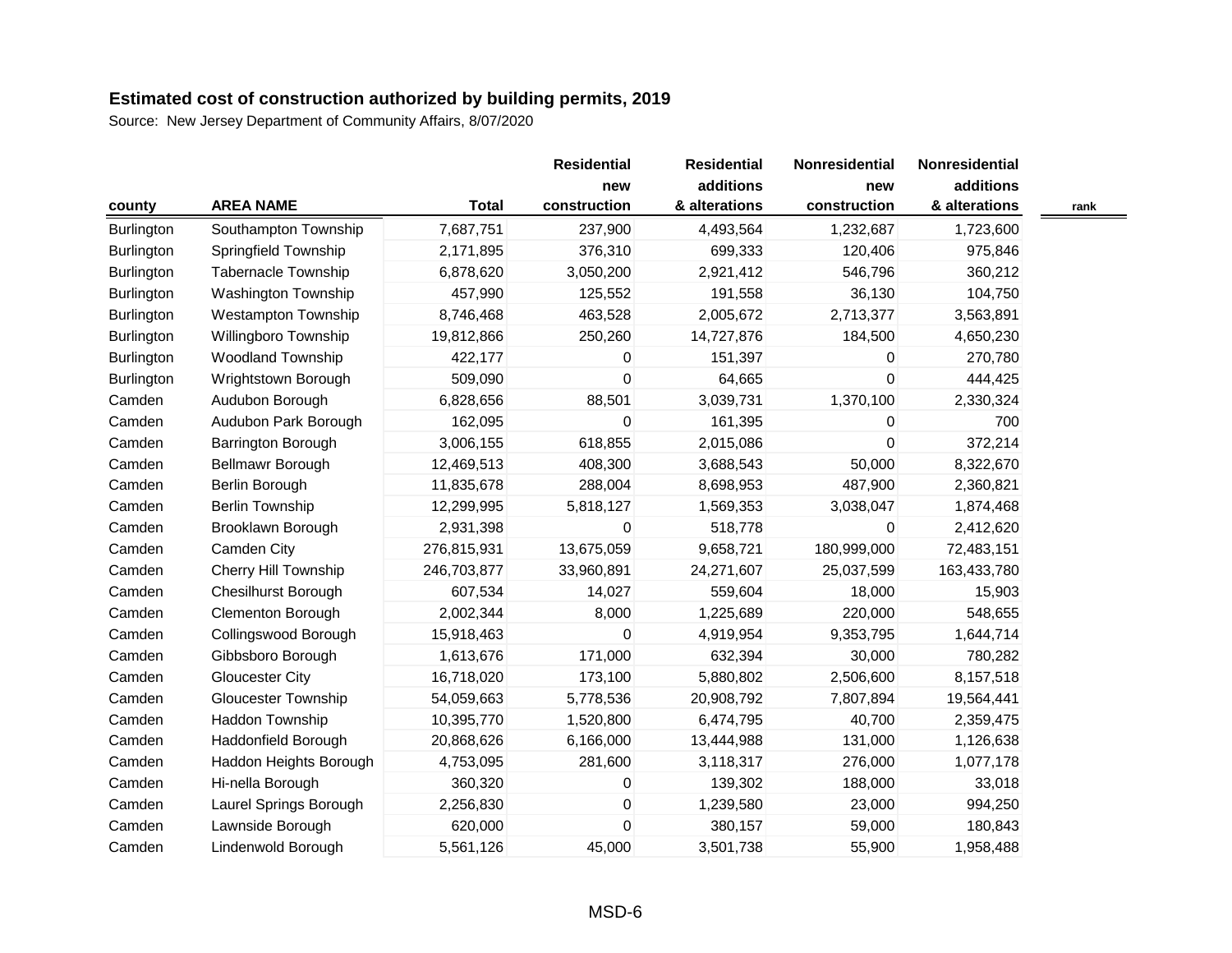|          |                           |              | <b>Residential</b> | <b>Residential</b> | Nonresidential | Nonresidential |      |
|----------|---------------------------|--------------|--------------------|--------------------|----------------|----------------|------|
|          |                           |              | new                | additions          | new            | additions      |      |
| county   | <b>AREA NAME</b>          | <b>Total</b> | construction       | & alterations      | construction   | & alterations  | rank |
| Camden   | Magnolia Borough          | 2,284,763    | 103,300            | 676,213            | 865,000        | 640,250        |      |
| Camden   | Merchantville Borough     | 1,577,004    | 0                  | 1,110,227          | 0              | 466,777        |      |
| Camden   | Mount Ephraim Borough     | 1,568,843    | 0                  | 1,266,491          | 0              | 302,352        |      |
| Camden   | Oaklyn Borough            | 2,341,298    | 0                  | 1,385,412          | 0              | 955,886        |      |
| Camden   | Pennsauken Township       | 53,355,416   | 14,923,176         | 20,128,020         | 6,492,706      | 11,811,514     |      |
| Camden   | Pine Hill Borough         | 4,833,389    | 220,500            | 3,266,795          | 72,770         | 1,273,324      |      |
| Camden   | Pine Valley Borough       | 18,655       | 0                  | 7,155              | 0              | 11,500         |      |
| Camden   | Runnemede Borough         | 4,982,248    | 722,052            | 2,540,126          | 8,000          | 1,712,070      |      |
| Camden   | Somerdale Borough         | 4,941,688    | $\pmb{0}$          | 1,673,691          | 67,000         | 3,200,997      |      |
| Camden   | <b>Stratford Borough</b>  | 2,431,854    | 0                  | 1,172,513          | 0              | 1,259,341      |      |
| Camden   | Tavistock Borough         | 0            | $\mathbf 0$        | 0                  | 0              | 0              |      |
| Camden   | Voorhees Township         | 19,300,033   | 850,372            | 7,142,071          | 1,906,987      | 9,400,603      |      |
| Camden   | <b>Waterford Township</b> | 2,370,415    | 67,050             | 1,901,586          | 85,200         | 316,579        |      |
| Camden   | <b>Winslow Township</b>   | 38,265,425   | 9,451,095          | 11,203,687         | 11,535,010     | 6,075,633      |      |
| Camden   | Woodlynne Borough         | 351,793      | $\mathbf 0$        | 351,793            | 0              | 0              |      |
| Cape May | Avalon Borough            | 67,259,772   | 52,430,300         | 10,069,115         | 124,670        | 4,635,687      |      |
| Cape May | Cape May City             | 24,616,657   | 5,580,250          | 16,044,053         | 37,500         | 2,954,854      |      |
| Cape May | Cape May Point Borough    | 3,510,907    | 2,063,151          | 1,447,756          | 0              | 0              |      |
| Cape May | Dennis Township           | 6,723,112    | 966,240            | 2,749,140          | 2,356,962      | 650,770        |      |
| Cape May | Lower Township            | 34,748,689   | 8,382,139          | 12,328,899         | 6,705,696      | 7,331,955      |      |
| Cape May | Middle Township           | 36,244,614   | 4,123,075          | 10,070,739         | 17,986,202     | 4,064,598      |      |
| Cape May | North Wildwood City       | 21,992,799   | 14,855,882         | 5,042,732          | 40,803         | 2,053,382      |      |
| Cape May | Ocean City                | 108,529,418  | 79,203,717         | 18,905,715         | 2,508,393      | 7,911,593      |      |
| Cape May | Sea Isle City             | 41,666,020   | 35,663,296         | 4,999,138          | 195,400        | 808,186        |      |
| Cape May | Stone Harbor Borough      | 44,090,103   | 31,438,035         | 10,055,334         | $\mathbf{0}$   | 2,596,734      |      |
| Cape May | <b>Upper Township</b>     | 18,643,322   | 6,962,100          | 3,294,537          | 2,626,436      | 5,760,249      |      |
| Cape May | West Cape May Borough     | 7,683,638    | 3,523,065          | 4,009,333          | 0              | 151,240        |      |
| Cape May | West Wildwood Borough     | 2,177,183    | 1,576,242          | 506,090            | 0              | 94,851         |      |
| Cape May | <b>Wildwood City</b>      | 8,312,219    | 1,000,324          | 3,243,344          | 1,459,953      | 2,608,598      |      |
| Cape May | Wildwood Crest Borough    | 11,564,957   | 5,581,026          | 2,923,778          | 171,500        | 2,888,653      |      |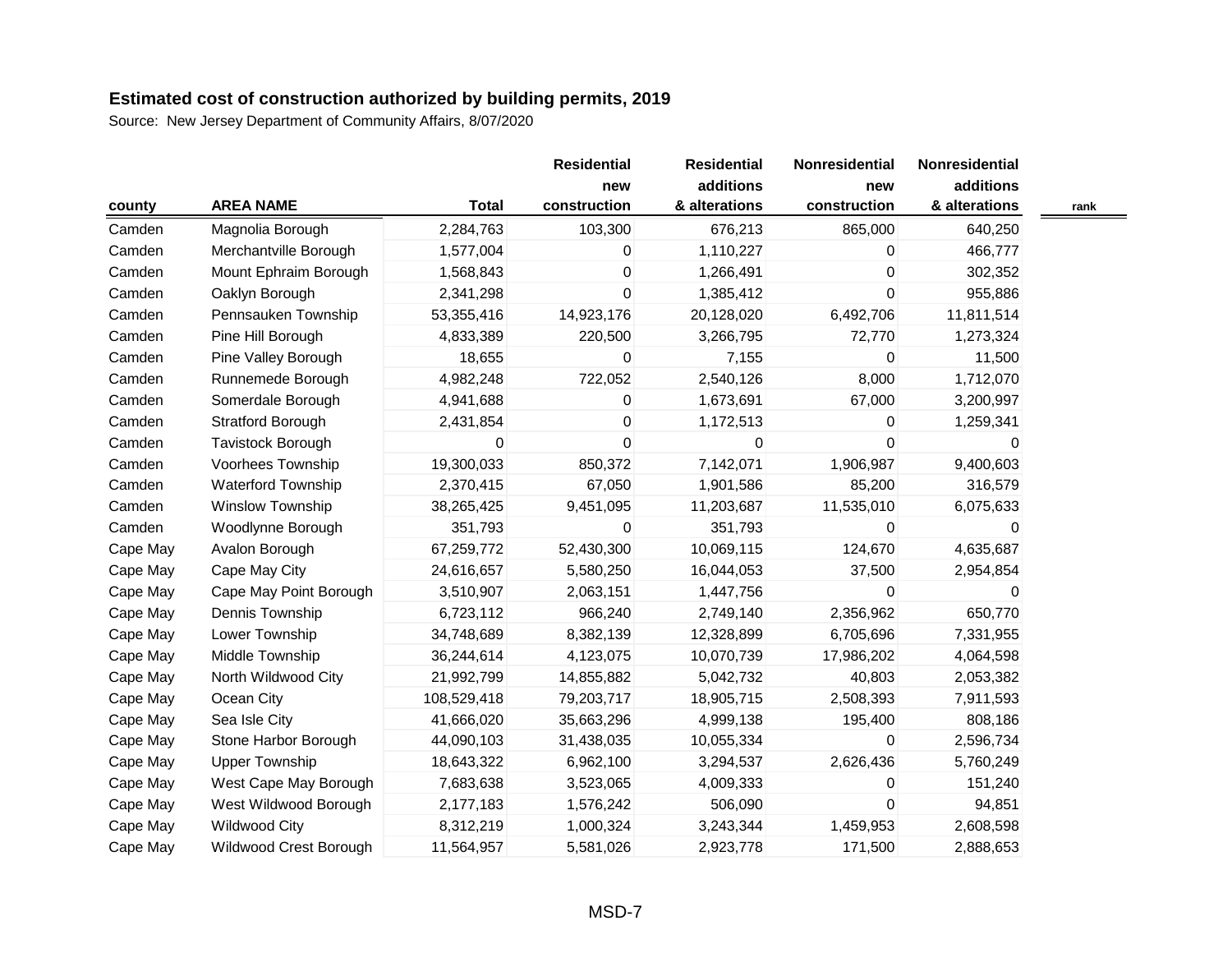Source: New Jersey Department of Community Affairs, 8/07/2020

|            |                                 |              | <b>Residential</b> | <b>Residential</b> | Nonresidential | Nonresidential |      |
|------------|---------------------------------|--------------|--------------------|--------------------|----------------|----------------|------|
|            |                                 |              | new                | additions          | new            | additions      |      |
| county     | <b>AREA NAME</b>                | <b>Total</b> | construction       | & alterations      | construction   | & alterations  | rank |
| Cape May   | Woodbine Borough                | 2,518,908    | 672,886            | 391,823            | 237,396        | 1,216,803      |      |
| Cumberland | <b>Bridgeton City</b>           | 16,403,923   | 960,000            | 3,303,600          | 7,341,174      | 4,799,149      |      |
| Cumberland | <b>Commercial Township</b>      | 1,609,761    | 99,500             | 622,191            | 603,732        | 284,338        |      |
| Cumberland | Deerfield Township              | 2,347,267    | 208,551            | 1,033,092          | 520,600        | 585,024        |      |
| Cumberland | Downe Township                  | 534,967      | 4,000              | 404,377            | 1,487          | 125,103        |      |
| Cumberland | <b>Fairfield Township</b>       | 1,354,847    | 40,004             | 207,600            | 498,292        | 608,951        |      |
| Cumberland | <b>Greenwich Township</b>       | 216,999      | $\Omega$           | 78,261             | $\Omega$       | 138,738        |      |
| Cumberland | <b>Hopewell Township</b>        | 1,185,128    | 186,300            | 192,118            | 171,334        | 635,376        |      |
| Cumberland | Lawrence Township               | 1,287,898    | 149,500            | 961,078            | 48,000         | 129,320        |      |
| Cumberland | Maurice River Township          | 3,491,811    | 240,300            | 1,113,330          | 940,947        | 1,197,234      |      |
| Cumberland | <b>Millville City</b>           | 26,284,292   | 1,486,496          | 4,534,574          | 6,129,040      | 14,134,182     |      |
| Cumberland | Shiloh Borough                  | 30,079       | $\mathbf 0$        | 9,200              | 0              | 20,879         |      |
| Cumberland | <b>Stow Creek Township</b>      | 514,579      | 39,855             | 203,815            | 83,801         | 187,108        |      |
| Cumberland | <b>Upper Deerfield Township</b> | 8,222,286    | 224,615            | 609,807            | 214,960        | 7,172,904      |      |
| Cumberland | <b>Vineland City</b>            | 74,752,211   | 8,963,800          | 6,622,014          | 24,763,594     | 34,402,803     |      |
| Essex      | <b>Belleville Township</b>      | 73,141,314   | 40,279,000         | 20,588,412         | 6,525,100      | 5,748,802      |      |
| Essex      | <b>Bloomfield Township</b>      | 57,837,868   | 24,779,152         | 16,365,961         | 11,730,100     | 4,962,655      |      |
| Essex      | Caldwell Borough                | 14,462,918   | 8,129,600          | 3,065,447          | $\mathbf{0}$   | 3,267,871      |      |
| Essex      | <b>Cedar Grove Township</b>     | 42,866,281   | 27,644,508         | 7,827,744          | 3,354,500      | 4,039,529      |      |
| Essex      | East Orange City                | 59,282,863   | 31,626,000         | 22,917,114         | 2,716,200      | 2,023,549      |      |
| Essex      | Essex Fells Borough             | 2,388,664    | 568,500            | 1,820,164          | 0              | 0              |      |
| Essex      | <b>Fairfield Township</b>       | 19,758,737   | 6,587,767          | 3,617,528          | 0              | 9,553,442      |      |
| Essex      | Glen Ridge Borough              | 32,659,641   | 8,502,250          | 5,679,994          | 1,520,000      | 16,957,397     |      |
| Essex      | Irvington Township              | 10,204,089   | 187,800            | 8,301,546          | 205,001        | 1,509,742      |      |
| Essex      | Livingston Township             | 67,581,549   | 19,825,655         | 34,291,665         | 135,600        | 13,328,629     |      |
| Essex      | Maplewood Township              | 22,962,462   | 49,500             | 21,758,623         | 0              | 1,154,339      |      |
| Essex      | Millburn Township               | 98,015,647   | 36,959,235         | 26,148,629         | 5,278,815      | 29,628,968     |      |
| Essex      | Montclair Township              | 129,990,629  | 57,949,408         | 43,103,834         | 16,150,213     | 12,787,174     |      |
| Essex      | <b>Newark City</b>              | 495,511,348  | 49,162,940         | 52,561,299         | 138,658,260    | 255,128,849    |      |
| Essex      | North Caldwell Borough          | 22,143,988   | 15,237,050         | 6,414,254          | 130,250        | 362,434        |      |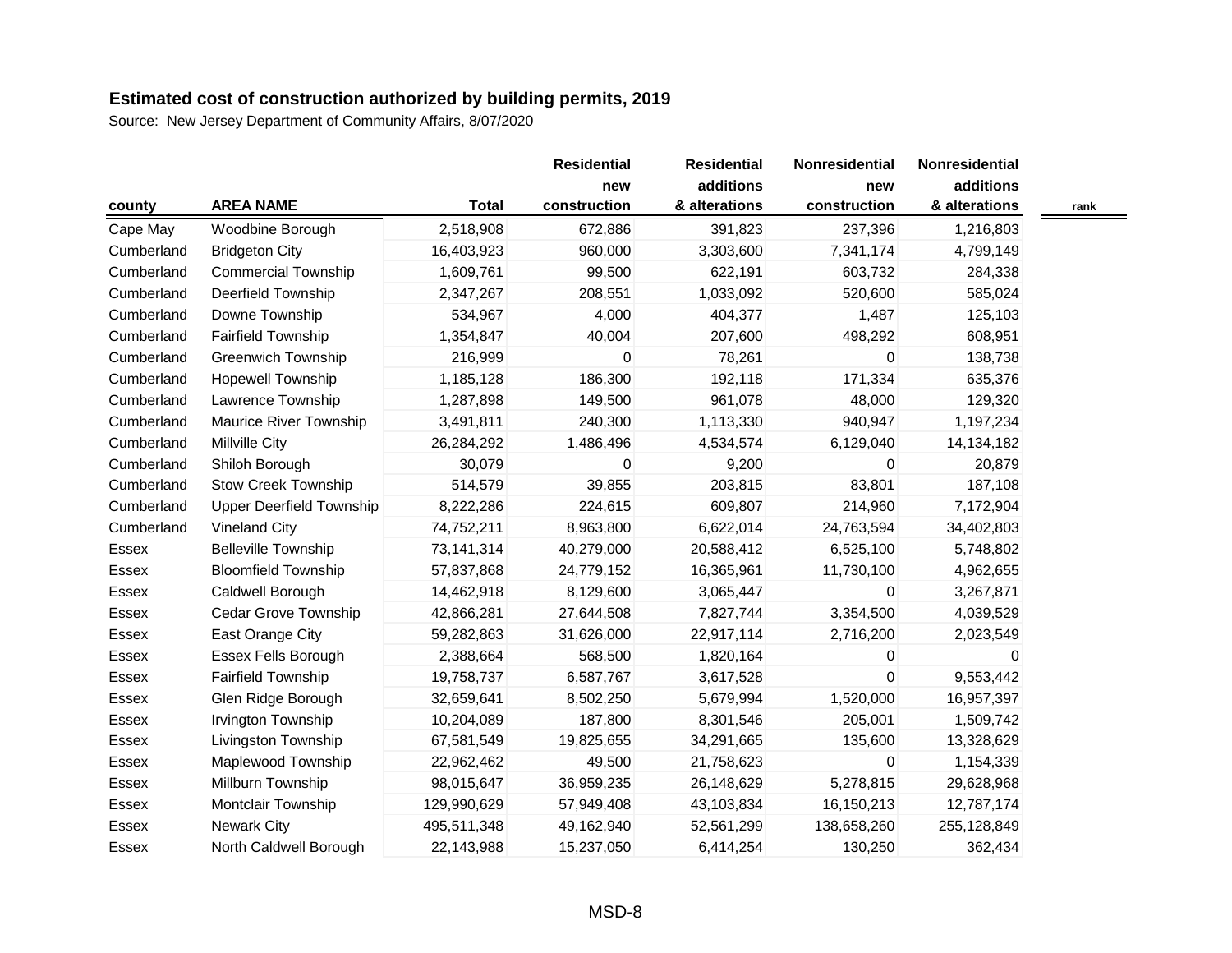Source: New Jersey Department of Community Affairs, 8/07/2020

|            |                               |              | <b>Residential</b><br>new | <b>Residential</b><br>additions | Nonresidential<br>new | Nonresidential<br>additions |      |
|------------|-------------------------------|--------------|---------------------------|---------------------------------|-----------------------|-----------------------------|------|
| county     | <b>AREA NAME</b>              | <b>Total</b> | construction              | & alterations                   | construction          | & alterations               | rank |
| Essex      | Nutley Township               | 59,186,459   | 1,381,400                 | 12,720,872                      | 15,991,715            | 29,092,472                  |      |
| Essex      | City of Orange Township       | 12,474,997   | 394,000                   | 8,220,404                       | 818,800               | 3,041,793                   |      |
| Essex      | Roseland Borough              | 9,753,933    | 17,000                    | 3,610,201                       | 672,190               | 5,454,542                   |      |
| Essex      | South Orange Village          | 25,213,279   | 98,560                    | 17,924,032                      | 21,550                | 7,169,137                   |      |
| Essex      | Verona Township               | 9,690,227    | 328,194                   | 8,438,228                       | 69,500                | 854,305                     |      |
| Essex      | <b>West Caldwell Township</b> | 55,255,009   | 15,300                    | 8,636,168                       | 776,700               | 45,826,841                  |      |
| Essex      | West Orange Township          | 64,872,366   | 2,014,297                 | 18,090,096                      | 17,962,514            | 26,805,459                  |      |
| Gloucester | Clayton Borough               | 3,768,402    | 475,169                   | 2,859,517                       | 0                     | 433,716                     |      |
| Gloucester | Deptford Township             | 54,197,820   | 2,228,808                 | 8,448,443                       | 27, 167, 902          | 16,352,667                  |      |
| Gloucester | East Greenwich Township       | 14,425,057   | 7,225,251                 | 6,055,725                       | 115,270               | 1,028,811                   |      |
| Gloucester | Elk Township                  | 4,211,853    | 913,876                   | 246,400                         | 926,775               | 2,124,802                   |      |
| Gloucester | Franklin Township             | 9,251,765    | 2,558,029                 | 5,048,649                       | 1,074,484             | 570,603                     |      |
| Gloucester | Glassboro Borough             | 47,199,711   | 8,759,953                 | 6,088,730                       | 25,931,097            | 6,419,931                   |      |
| Gloucester | Greenwich Township            | 7,622,157    | 0                         | 1,553,963                       | 2,008,801             | 4,059,393                   |      |
| Gloucester | Harrison Township             | 38,074,865   | 4,371,829                 | 3,449,444                       | 9,161,932             | 21,091,660                  |      |
| Gloucester | Logan Township                | 27,479,571   | 29,000                    | 2,110,223                       | 11,453,374            | 13,886,974                  |      |
| Gloucester | Mantua Township               | 15,755,823   | 7,357,569                 | 5,653,554                       | 850,000               | 1,894,700                   |      |
| Gloucester | Monroe Township               | 32,773,942   | 12,113,821                | 12,395,758                      | 3,255,186             | 5,009,177                   |      |
| Gloucester | National Park Borough         | 1,266,247    | 89,600                    | 1,166,647                       | $\overline{0}$        | 10,000                      |      |
| Gloucester | Newfield Borough              | 1,748,737    | 513,000                   | 627,859                         | 456,878               | 151,000                     |      |
| Gloucester | Paulsboro Borough             | 3,072,862    | 0                         | 1,427,181                       | $\mathbf{0}$          | 1,645,681                   |      |
| Gloucester | Pitman Borough                | 5,396,816    | 372,150                   | 3,908,209                       | 0                     | 1,116,457                   |      |
| Gloucester | South Harrison Township       | 4,457,885    | 1,759,800                 | 2,193,933                       | 188,382               | 315,770                     |      |
| Gloucester | Swedesboro Borough            | 1,216,216    | 140,300                   | 112,900                         | 0                     | 963,016                     |      |
| Gloucester | <b>Washington Township</b>    | 60,187,570   | 9,159,094                 | 13,085,440                      | 2,052,250             | 35,890,786                  |      |
| Gloucester | Wenonah Borough               | 1,669,475    | 13,000                    | 1,565,503                       | $\Omega$              | 90,972                      |      |
| Gloucester | West Deptford Township        | 26,557,862   | 636,762                   | 6,684,679                       | 4,116,900             | 15,119,521                  |      |
| Gloucester | Westville Borough             | 1,270,639    | 14,893                    | 991,773                         | $\mathbf{0}$          | 263,973                     |      |
| Gloucester | <b>Woodbury City</b>          | 11,521,055   | 73,075                    | 2,567,006                       | 107,000               | 8,773,974                   |      |
| Gloucester | Woodbury Heights Borougl      | 2,898,106    | 0                         | 1,029,593                       | 574,183               | 1,294,330                   |      |

—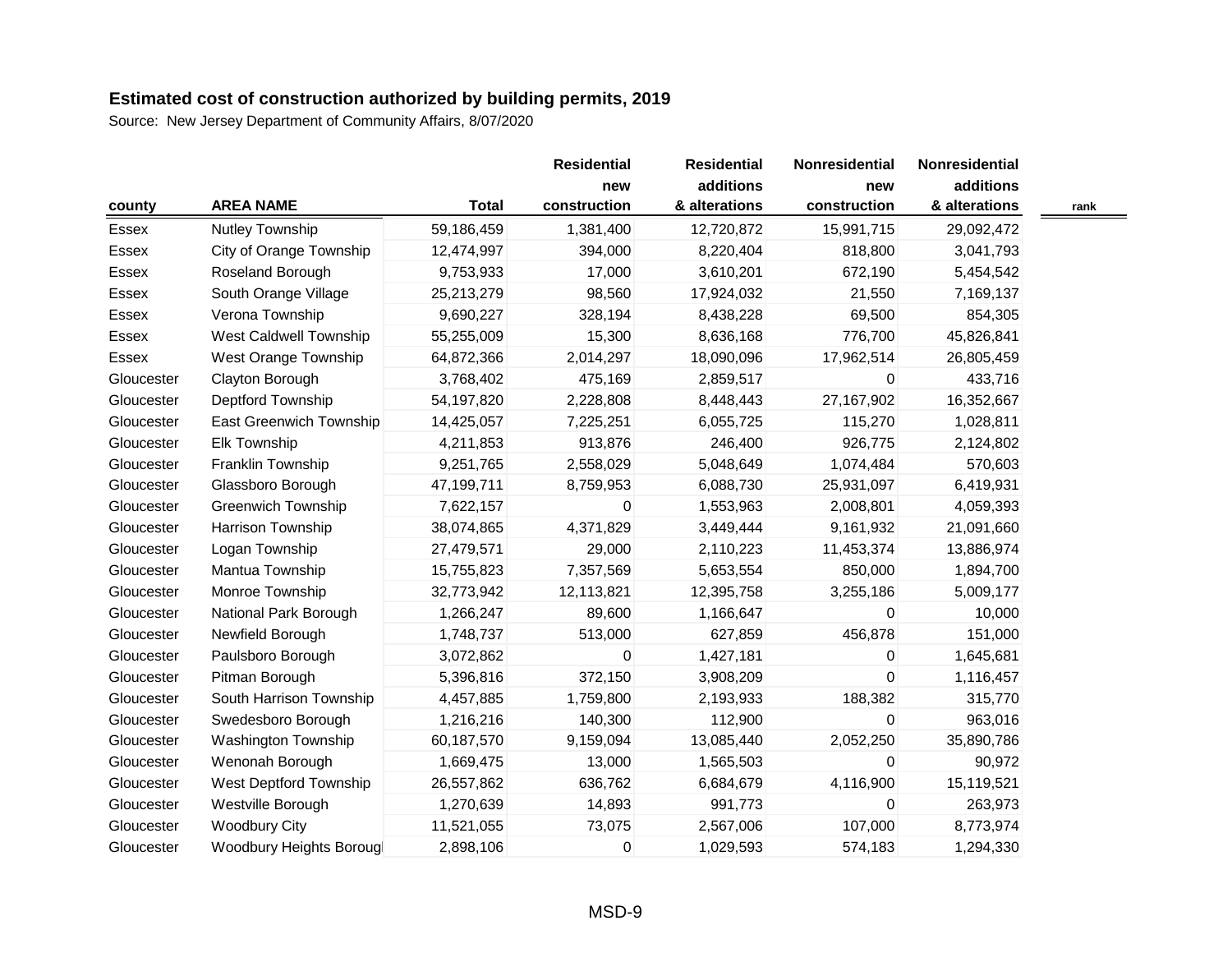Source: New Jersey Department of Community Affairs, 8/07/2020

|            |                           |               | <b>Residential</b> | <b>Residential</b> | Nonresidential | Nonresidential |      |
|------------|---------------------------|---------------|--------------------|--------------------|----------------|----------------|------|
|            |                           |               | new                | additions          | new            | additions      |      |
| county     | <b>AREA NAME</b>          | <b>Total</b>  | construction       | & alterations      | construction   | & alterations  | rank |
| Gloucester | Woolwich Township         | 17,073,377    | 9,515,664          | 409,547            | 214,950        | 6,933,216      |      |
| Hudson     | <b>Bayonne City</b>       | 91,600,305    | 34,431,800         | 34,045,478         | 10,342,500     | 12,780,527     |      |
| Hudson     | East Newark Borough       | 1,214,230     | 1,069,400          | 86,630             | 0              | 58,200         |      |
| Hudson     | Guttenberg Town           | 142,681,872   | 135,387,222        | 3,792,720          | 908,900        | 2,593,030      |      |
| Hudson     | Harrison Town             | 104,627,757   | 74,725,701         | 2,320,230          | 18,421,390     | 9,160,436      |      |
| Hudson     | Hoboken City              | 149,230,918   | 23,838,700         | 65,648,385         | 27,776,348     | 31,967,485     |      |
| Hudson     | Jersey City               | 1,821,608,840 | 1,259,764,297      | 261,218,936        | 28,071,873     | 272,553,734    |      |
| Hudson     | Kearny Town               | 82,286,204    | 8,992,226          | 8,064,934          | 51,721,290     | 13,507,754     |      |
| Hudson     | North Bergen Township     | 57,800,914    | 17,140,200         | 13,634,679         | 14,528,957     | 12,497,078     |      |
| Hudson     | Secaucus Town             | 68,765,315    | 265,803            | 9,376,956          | 2,685,002      | 56,437,554     |      |
| Hudson     | <b>Union City</b>         | 30,582,229    | 13,346,434         | 9,394,029          | 134,000        | 7,707,766      |      |
| Hudson     | Weehawken Township        | 51,865,705    | 11,936,777         | 10,876,626         | 214,800        | 28,837,502     |      |
| Hudson     | West New York Town        | 26,296,969    | 6,951,340          | 13,354,272         | 240,000        | 5,751,357      |      |
| Hunterdon  | Alexandria Township       | 5,958,113     | 602,151            | 2,443,609          | 525,475        | 2,386,878      |      |
| Hunterdon  | <b>Bethlehem Township</b> | 3,580,308     | 821,845            | 670,549            | 1,064,041      | 1,023,873      |      |
| Hunterdon  | <b>Bloomsbury Borough</b> | 582,290       | 0                  | 81,670             | 95,430         | 405,190        |      |
| Hunterdon  | Califon Borough           | 451,844       | $\pmb{0}$          | 306,573            | 0              | 145,271        |      |
| Hunterdon  | <b>Clinton Town</b>       | 1,686,928     | $\mathbf 0$        | 1,179,860          | $\overline{2}$ | 507,066        |      |
| Hunterdon  | Clinton Township          | 25,716,565    | 7,808,465          | 6,489,495          | 4,816,135      | 6,602,470      |      |
| Hunterdon  | Delaware Township         | 8,326,071     | 430,550            | 3,093,882          | 4,147,800      | 653,839        |      |
| Hunterdon  | East Amwell Township      | 5,738,448     | 1,408,505          | 2,537,739          | 528,400        | 1,263,804      |      |
| Hunterdon  | Flemington Borough        | 3,436,363     | 247,000            | 601,919            | 25,000         | 2,562,444      |      |
| Hunterdon  | Franklin Township         | 5,013,267     | 295,800            | 1,269,175          | 525,877        | 2,922,415      |      |
| Hunterdon  | Frenchtown Borough        | 8,402,337     | 621,800            | 690,971            | 6,433,340      | 656,226        |      |
| Hunterdon  | Glen Gardner Borough      | 2,169,054     | $\mathbf 0$        | 500,925            | 1,129,665      | 538,464        |      |
| Hunterdon  | Hampton Borough           | 447,133       | 4,000              | 66,083             | 86,400         | 290,650        |      |
| Hunterdon  | High Bridge Borough       | 3,404,568     | 930,050            | 2,157,547          | 25,000         | 291,971        |      |
| Hunterdon  | <b>Holland Township</b>   | 8,320,199     | 123,101            | 868,458            | 377,381        | 6,951,259      |      |
| Hunterdon  | Kingwood Township         | 4,558,296     | 1,464,360          | 1,883,315          | 1,013,168      | 197,453        |      |
| Hunterdon  | Lambertville City         | 5,363,999     | 828,750            | 3,209,439          | 2,300          | 1,323,510      |      |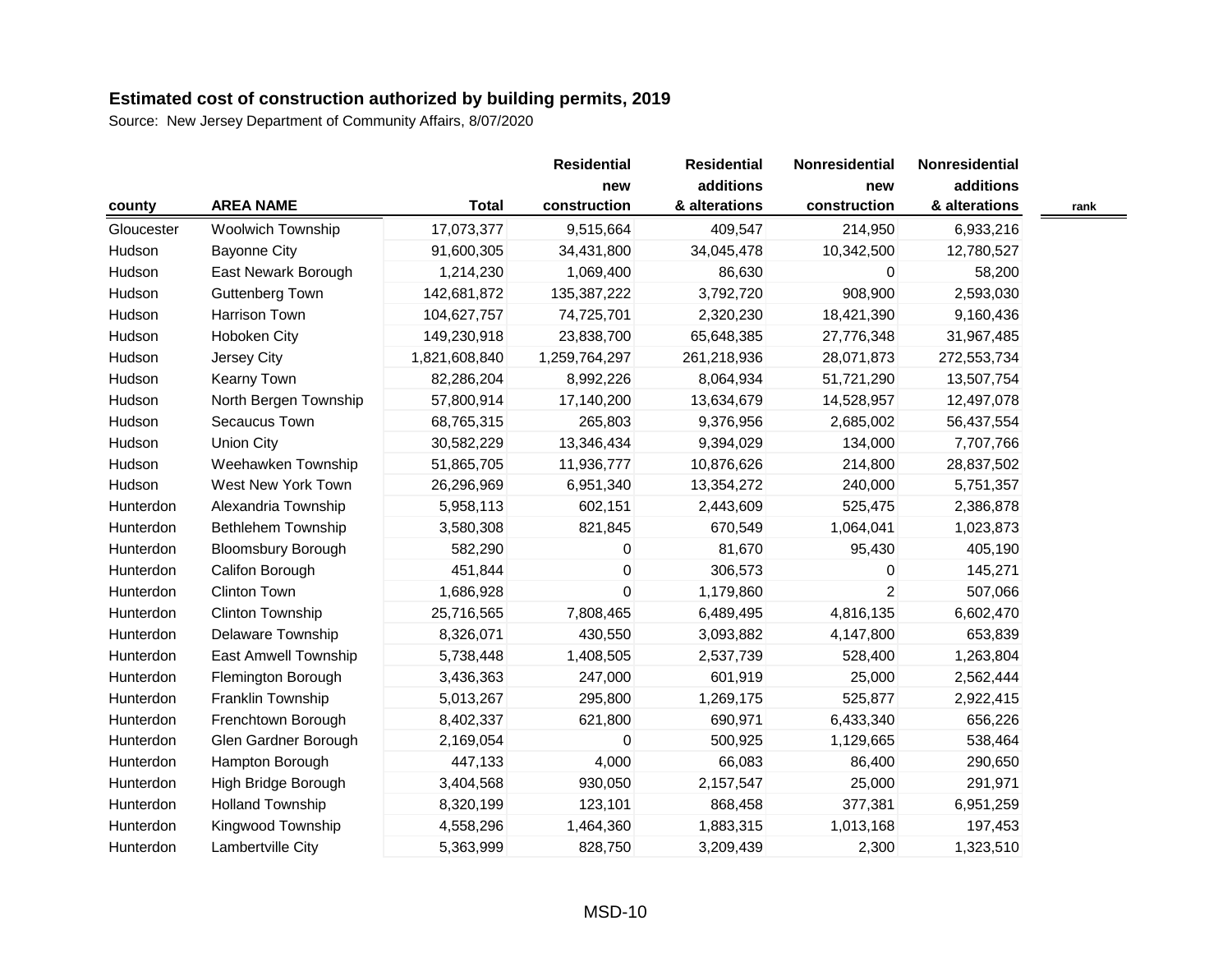|           |                              |                      | <b>Residential</b> | <b>Residential</b> | Nonresidential | Nonresidential |      |
|-----------|------------------------------|----------------------|--------------------|--------------------|----------------|----------------|------|
|           |                              |                      | new                | additions          | new            | additions      |      |
| county    | <b>AREA NAME</b>             | <b>Total</b>         | construction       | & alterations      | construction   | & alterations  | rank |
| Hunterdon | Lebanon Borough              | 1,218,867            | $\mathbf{0}$       | 236,656            | 0              | 982,211        |      |
| Hunterdon | Lebanon Township             | 4,608,425            | 854,810            | 2,533,978          | 512,950        | 706,687        |      |
| Hunterdon | Milford Borough              | 432,698              | 0                  | 190,837            | 2,100          | 239,761        |      |
| Hunterdon | Raritan Township             | 53,213,690           | 24,573,880         | 13,413,773         | 4,476,960      | 10,749,077     |      |
| Hunterdon | Readington Township          | 32,236,896           | 17,143,802         | 7,915,893          | 1,100,786      | 6,076,415      |      |
| Hunterdon | Stockton Borough             | 302,910              | 0                  | 252,451            | 0              | 50,459         |      |
| Hunterdon | <b>Tewksbury Township</b>    | 8,429,284            | 2,716,951          | 4,742,765          | 273,936        | 695,632        |      |
| Hunterdon | Union Township               | 9,288,848            | 513,200            | 756,139            | 2,598,616      | 5,420,893      |      |
| Hunterdon | <b>West Amwell Township</b>  | 3,386,385            | 0                  | 1,597,593          | 531,443        | 1,257,349      |      |
| Mercer    | East Windsor Township        | 25,117,852           | 2,178,403          | 7,886,462          | 1,273,500      | 13,779,487     |      |
| Mercer    | Ewing Township               | 63,732,655           | 3,072,220          | 11,791,697         | 4,524,704      | 44,344,034     |      |
| Mercer    | Hamilton Township            | 78,293,272           | 3,548,996          | 34,927,607         | 15,251,142     | 24,565,527     |      |
| Mercer    | <b>Hightstown Borough</b>    | 5,414,111            | 183,422            | 1,981,050          | 148,367        | 3,101,272      |      |
| Mercer    | Hopewell Borough             | 1,333,975            | 0                  | 1,130,203          | 0              | 203,772        |      |
| Mercer    | <b>Hopewell Township</b>     | 23,343,997           | 791,200            | 10,968,631         | 1,368,350      | 10,215,816     |      |
| Mercer    | Lawrence Township            | 175,100,391          | 9,878,538          | 12,392,296         | 54,291,952     | 98,537,605     |      |
| Mercer    | Pennington Borough           | 3,979,132            | $\overline{c}$     | 2,758,420          | 121,400        | 1,099,310      |      |
| Mercer    | Princeton Borough            | See Princeton (1114) |                    |                    |                |                |      |
| Mercer    | Princeton (consolidated 11   | 104,560,417          | 11,637,120         | 31,298,130         | 6,632,134      | 54,993,033     |      |
| Mercer    | <b>Trenton City</b>          | 50,885,136           | 8,284,210          | 7,992,798          | 17,600,000     | 17,008,128     |      |
| Mercer    | Robbinsville Township        | 62,789,056           | 11,904,919         | 19,533,037         | 21,743,151     | 9,607,949      |      |
| Mercer    | West Windsor Township        | 85,296,291           | 8,158,608          | 12,349,838         | 9,230,311      | 55,557,534     |      |
| Middlesex | Carteret Borough             | 26,881,080           | 1,648,500          | 6,278,208          | 8,000,000      | 10,954,372     |      |
| Middlesex | Cranbury Township            | 91,763,330           | 3,973,500          | 2,686,127          | 55,635,556     | 29,468,147     |      |
| Middlesex | Dunellen Borough             | 3,358,942            | 0                  | 2,095,390          | 832,000        | 431,552        |      |
| Middlesex | East Brunswick Township      | 108,861,854          | 15,813,342         | 13,920,095         | 41,271,469     | 37,856,948     |      |
| Middlesex | Edison Township              | 246,896,948          | 44,626,507         | 33,899,629         | 75,978,906     | 92,391,906     |      |
| Middlesex | Helmetta Borough             | 717,689              | 148,300            | 556,714            | 0              | 12,675         |      |
| Middlesex | <b>Highland Park Borough</b> | 19,115,308           | 9,833,250          | 8,400,197          | 336,000        | 545,861        |      |
| Middlesex | Jamesburg Borough            | 3,691,708            | 40,500             | 1,430,567          | 1,147,729      | 1,072,912      |      |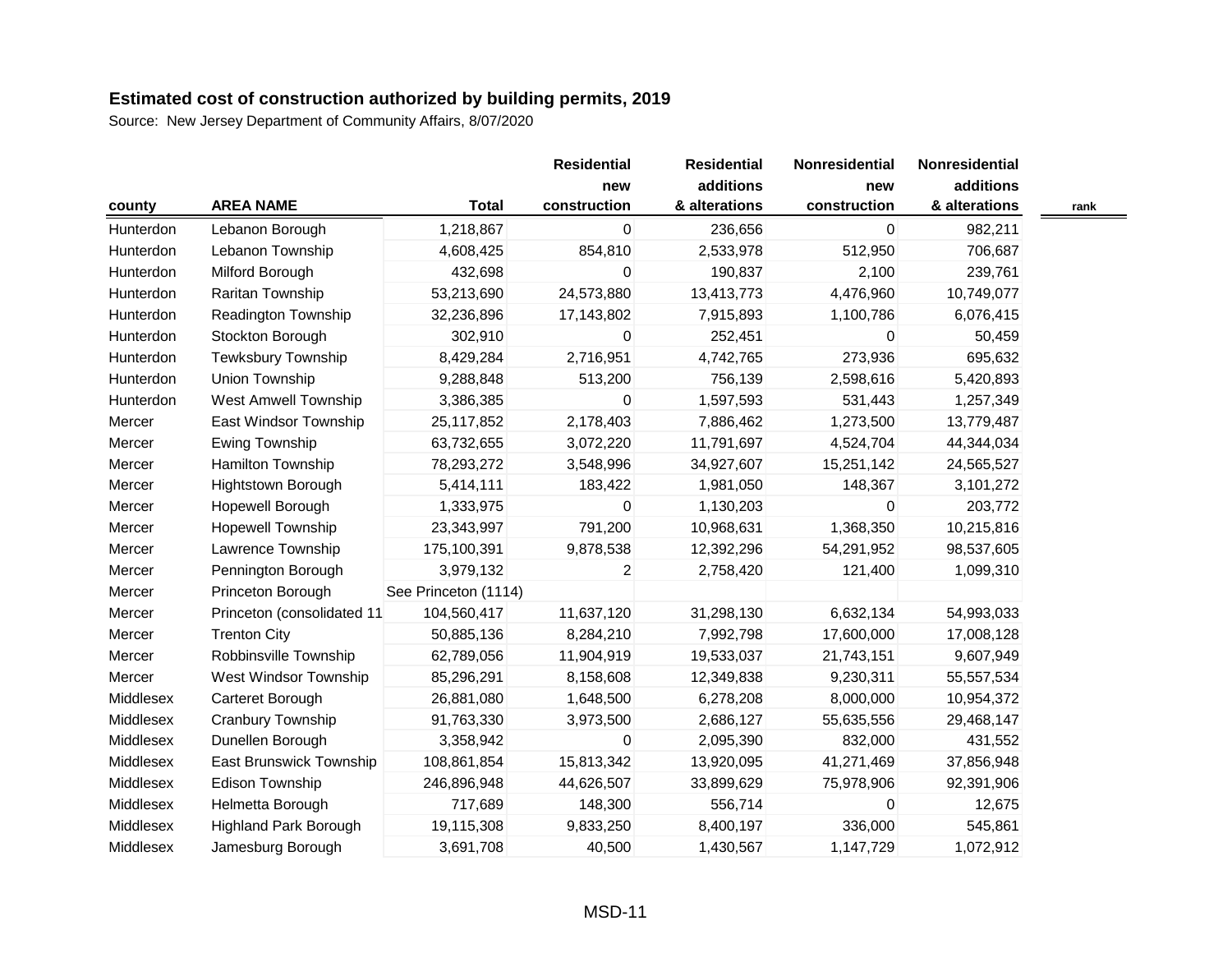|           |                              |               | <b>Residential</b> | <b>Residential</b> | Nonresidential | Nonresidential |      |
|-----------|------------------------------|---------------|--------------------|--------------------|----------------|----------------|------|
|           |                              |               | new                | additions          | new            | additions      |      |
| county    | <b>AREA NAME</b>             | <b>Total</b>  | construction       | & alterations      | construction   | & alterations  | rank |
| Middlesex | Old Bridge Township          | 52,336,375    | 10,367,387         | 20,973,753         | 555,946        | 20,439,289     |      |
| Middlesex | Metuchen Borough             | 14,185,276    | 4,393,800          | 8,177,698          | 0              | 1,613,778      |      |
| Middlesex | Middlesex Borough            | 13,783,584    | 583,700            | 3,869,257          | 5,910,652      | 3,419,975      |      |
| Middlesex | Milltown Borough             | 2,358,104     | 83,000             | 1,682,362          | 50,000         | 542,742        |      |
| Middlesex | Monroe Township              | 99,321,406    | 54,983,770         | 18,714,274         | 12,722,339     | 12,901,023     |      |
| Middlesex | New Brunswick City           | 42,080,807    | 2,974,600          | 13,169,683         | 135,000        | 25,801,524     |      |
| Middlesex | North Brunswick Township     | 65,713,586    | 7,127,250          | 13,426,571         | 8,661,012      | 36,498,753     |      |
| Middlesex | Perth Amboy City             | 83,668,398    | 1,363,008          | 17,072,960         | 50,112,796     | 15,119,634     |      |
| Middlesex | Piscataway Township          | 192, 152, 233 | 9,524,453          | 15,552,215         | 67,683,764     | 99,391,801     |      |
| Middlesex | Plainsboro Township          | 68,328,109    | 1,611,565          | 10,037,704         | 13,838,842     | 42,839,998     |      |
| Middlesex | Sayreville Borough           | 68,313,883    | 11,671,215         | 11,739,810         | 4,720,028      | 40,182,830     |      |
| Middlesex | South Amboy City             | 6,488,185     | 1,473,271          | 2,390,635          | 1,052,801      | 1,571,478      |      |
| Middlesex | South Brunswick Township     | 127,440,268   | 17,238,547         | 16,522,046         | 54,464,714     | 39,214,961     |      |
| Middlesex | South Plainfield Borough     | 37,563,277    | 1,448,025          | 9,981,575          | 7,056,065      | 19,077,612     |      |
| Middlesex | South River Borough          | 7,117,068     | 266,160            | 4,107,418          | 0              | 2,743,490      |      |
| Middlesex | Spotswood Borough            | 4,374,543     | 200,377            | 2,250,829          | 14,620         | 1,908,717      |      |
| Middlesex | Woodbridge Township          | 178,000,706   | 33,362,754         | 42,043,762         | 39,516,615     | 63,077,575     |      |
| Monmouth  | Allenhurst Borough           | 7,488,349     | 3,450              | 4,052,948          | 485,200        | 2,946,751      |      |
| Monmouth  | Allentown Borough            | 2,917,121     | 0                  | 940,197            | 12,590         | 1,964,334      |      |
| Monmouth  | <b>Asbury Park City</b>      | 15,695,477    | 1,596,604          | 8,658,593          | 0              | 5,440,280      |      |
| Monmouth  | Atlantic Highlands Borough   | 4,912,139     | 1,718,750          | 2,407,967          | 115,453        | 669,969        |      |
| Monmouth  | Avon-by-the-Sea Borough      | 9,516,029     | 6,933,750          | 2,306,012          | 125,300        | 150,967        |      |
| Monmouth  | Belmar Borough               | 11,974,949    | 6,264,165          | 4,161,557          | 448,600        | 1,100,627      |      |
| Monmouth  | <b>Bradley Beach Borough</b> | 7,390,537     | 1,503,450          | 5,228,227          | 0              | 658,860        |      |
| Monmouth  | <b>Brielle Borough</b>       | 11,693,354    | 6,757,400          | 3,378,193          | 474,125        | 1,083,636      |      |
| Monmouth  | <b>Colts Neck Township</b>   | 15,927,250    | 4,671,848          | 6,701,648          | 793,051        | 3,760,703      |      |
| Monmouth  | Deal Borough                 | 24,045,796    | 10,533,000         | 8,115,271          | 2,826,500      | 2,571,025      |      |
| Monmouth  | Eatontown Borough            | 85,250,208    | 1,185,200          | 3,037,450          | 65,258,700     | 15,768,858     |      |
| Monmouth  | Englishtown Borough          | 1,528,262     | 396,200            | 368,708            | 48,969         | 714,385        |      |
| Monmouth  | Fair Haven Borough           | 11,376,925    | 6,190,700          | 4,858,300          | 0              | 327,925        |      |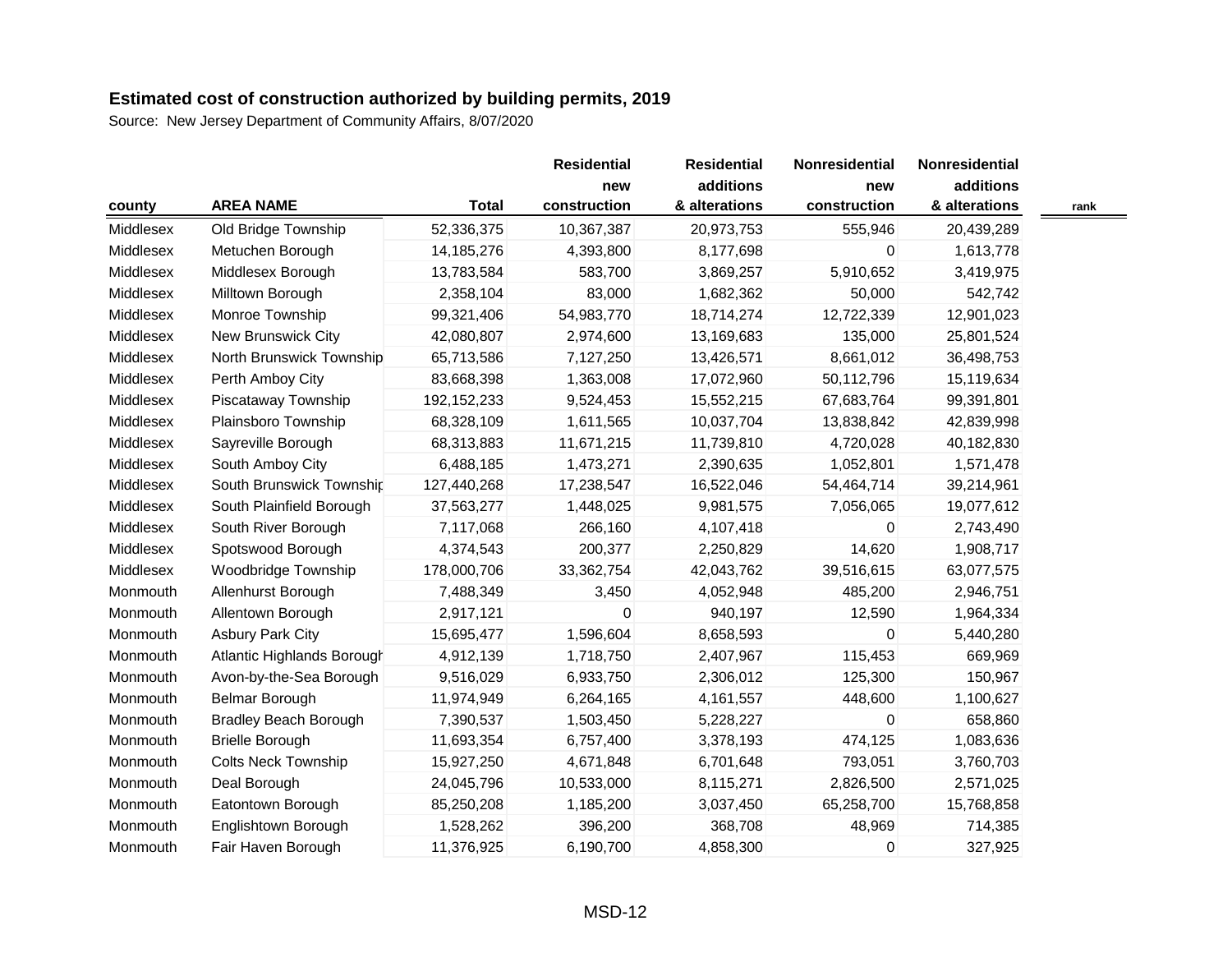| county   |                             |              | <b>Residential</b> | <b>Residential</b> | Nonresidential | Nonresidential |      |
|----------|-----------------------------|--------------|--------------------|--------------------|----------------|----------------|------|
|          |                             |              | new                | additions          | new            | additions      |      |
|          | <b>AREA NAME</b>            | <b>Total</b> | construction       | & alterations      | construction   | & alterations  | rank |
| Monmouth | Farmingdale Borough         | 954,037      | 6,000              | 422,258            | 202,950        | 322,829        |      |
| Monmouth | Freehold Borough            | 4,314,455    | 14,000             | 1,291,434          | 561,979        | 2,447,042      |      |
| Monmouth | Freehold Township           | 52,367,071   | 6,153,700          | 15,323,637         | 845,263        | 30,044,471     |      |
| Monmouth | Highlands Borough           | 5,099,417    | 2,471,000          | 2,194,217          | $\mathbf 0$    | 434,200        |      |
| Monmouth | <b>Holmdel Township</b>     | 68,528,754   | 9,516,901          | 11,790,460         | 17,586,404     | 29,634,989     |      |
| Monmouth | Howell Township             | 67,751,231   | 26,177,615         | 17,788,773         | 4,728,111      | 19,056,732     |      |
| Monmouth | Interlaken Borough          | 3,061,231    | 0                  | 2,660,980          | 400,251        | 0              |      |
| Monmouth | Keansburg Borough           | 5,957,951    | 1,840,400          | 4,039,401          | $\mathbf 0$    | 78,150         |      |
| Monmouth | Keyport Borough             | 22,372,641   | 1,263,375          | 7,800,611          | 10,000         | 13,298,655     |      |
| Monmouth | Little Silver Borough       | 8,879,132    | 1,029,701          | 6,731,508          | $\mathbf 0$    | 1,117,923      |      |
| Monmouth | Loch Arbour Village         | 1,523,370    | 890,000            | 526,570            | 42,000         | 64,800         |      |
| Monmouth | Long Branch City            | 100,435,290  | 67,683,111         | 15,082,787         | 8,999,280      | 8,670,112      |      |
| Monmouth | Manalapan Township          | 25,600,604   | 99,402             | 20,327,491         | 341,300        | 4,832,411      |      |
| Monmouth | Manasquan Borough           | 20,570,138   | 11,249,641         | 9,320,486          | $\mathbf 0$    | 11             |      |
| Monmouth | Marlboro Township           | 49,383,012   | 9,285,322          | 17,132,308         | 5,635,658      | 17,329,724     |      |
| Monmouth | Matawan Borough             | 5,590,694    | 1,990,800          | 2,322,300          | 29,601         | 1,247,993      |      |
| Monmouth | Aberdeen Township           | 20,621,314   | 3,277,871          | 10,658,748         | 936,826        | 5,747,869      |      |
| Monmouth | Middletown Township         | 96,166,179   | 26,697,816         | 38,279,484         | 1,663,930      | 29,524,949     |      |
| Monmouth | Millstone Township          | 14, 157, 341 | 3,890,543          | 4,814,497          | 2,914,389      | 2,537,912      |      |
| Monmouth | Monmouth Beach Borough      | 7,369,737    | 3,099,500          | 3,614,589          | 2,000          | 653,648        |      |
| Monmouth | Neptune Township            | 25,939,409   | 7,344,610          | 13,662,240         | $\mathbf 0$    | 4,932,559      |      |
| Monmouth | Neptune City Borough        | 2,926,779    | 174,950            | 1,805,862          | 3,750          | 942,217        |      |
| Monmouth | <b>Tinton Falls Borough</b> | 51,258,190   | 13,053,100         | 8,829,712          | 3,558,500      | 25,816,878     |      |
| Monmouth | Ocean Township              | 56,046,361   | 13,931,020         | 16,407,876         | 5,199,101      | 20,508,364     |      |
| Monmouth | Oceanport Borough           | 11,212,192   | 2,987,365          | 4,907,740          | 40,000         | 3,277,087      |      |
| Monmouth | <b>Hazlet Township</b>      | 16,039,090   | 99,502             | 6,057,096          | 321,501        | 9,560,991      |      |
| Monmouth | Red Bank Borough            | 30,914,053   | 8,526,191          | 5,040,672          | 4,081,651      | 13,265,539     |      |
| Monmouth | Roosevelt Borough           | 543,687      | 0                  | 416,317            | $\mathbf 0$    | 127,370        |      |
| Monmouth | Rumson Borough              | 23,515,647   | 9,299,500          | 13,254,770         | $\mathbf 0$    | 961,377        |      |
| Monmouth | Sea Bright Borough          | 7,759,053    | 4,071,241          | 1,750,163          | 1,530,000      | 407,649        |      |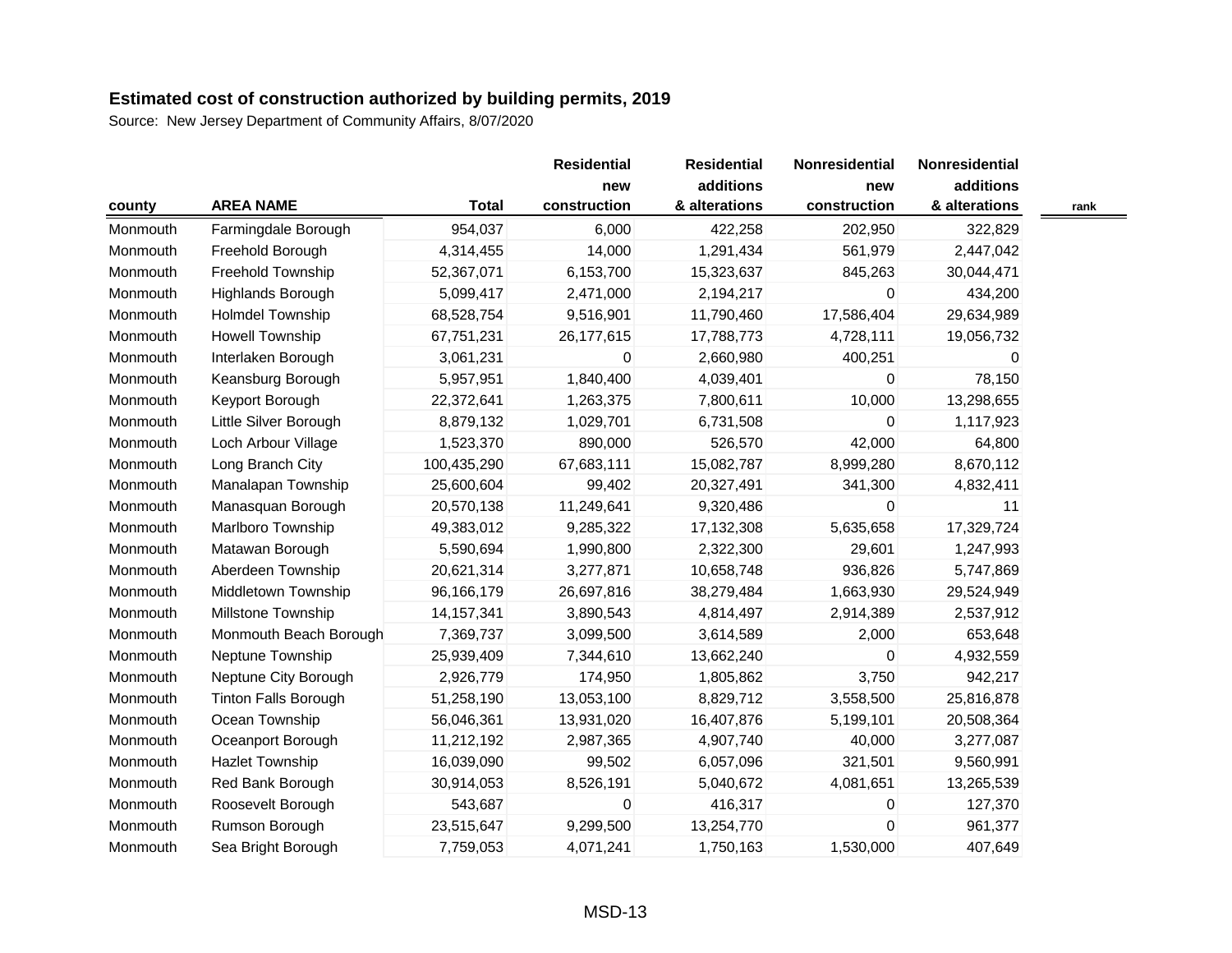|               |                                |              | <b>Residential</b> | <b>Residential</b> | Nonresidential   | Nonresidential |      |
|---------------|--------------------------------|--------------|--------------------|--------------------|------------------|----------------|------|
|               |                                |              | new                | additions          | new              | additions      |      |
| county        | <b>AREA NAME</b>               | <b>Total</b> | construction       | & alterations      | construction     | & alterations  | rank |
| Monmouth      | Sea Girt Borough               | 25,640,482   | 13,833,282         | 5,722,169          | 1,488,040        | 4,596,991      |      |
| Monmouth      | Shrewsbury Borough             | 8,905,877    | 160,390            | 2,430,365          | 1,507,535        | 4,807,587      |      |
| Monmouth      | Shrewsbury Township            | 339,781      | 0                  | 320,081            | 0                | 19,700         |      |
| Monmouth      | Lake Como Borough              | 2,823,843    | 840,250            | 1,842,992          | 8,150            | 132,451        |      |
| Monmouth      | Spring Lake Borough            | 39,055,827   | 27,598,706         | 8,855,118          | 1,966,030        | 635,973        |      |
| Monmouth      | Spring Lake Heights Boro       | 7,212,272    | 1,377,833          | 3,998,124          | 950,740          | 885,575        |      |
| Monmouth      | Union Beach Borough            | 8,438,934    | 4,352,935          | 3,057,133          | $\mathbf 0$      | 1,028,866      |      |
| Monmouth      | <b>Upper Freehold Township</b> | 10,357,700   | 1,779,060          | 2,904,590          | 1,696,108        | 3,977,942      |      |
| Monmouth      | Wall Township                  | 52,463,802   | 17,101,151         | 15,004,900         | 1,418,430        | 18,939,321     |      |
| Monmouth      | West Long Branch Boroug        | 8,127,999    | 1,129,509          | 3,867,327          | 74,802           | 3,056,361      |      |
| Morris        | <b>Boonton Town</b>            | 8,900,936    | 207,700            | 2,137,405          | 47,030           | 6,508,801      |      |
| Morris        | <b>Boonton Township</b>        | 7,793,360    | 1,200,000          | 5,466,476          | 510,931          | 615,953        |      |
| Morris        | <b>Butler Borough</b>          | 5,674,138    | 3,008,120          | 2,619,210          | $\mathbf 0$      | 46,808         |      |
| Morris        | Chatham Borough                | 24,516,325   | 6,290,700          | 13,276,472         | 108,950          | 4,840,203      |      |
| <b>Morris</b> | Chatham Township               | 22,189,694   | 6,250,500          | 15,891,194         | 0                | 48,000         |      |
| Morris        | Chester Borough                | 4,537,353    | 0                  | 675,837            | $\boldsymbol{0}$ | 3,861,516      |      |
| <b>Morris</b> | <b>Chester Township</b>        | 10,931,410   | 560,101            | 4,793,654          | 210,800          | 5,366,855      |      |
| Morris        | Denville Township              | 22,602,652   | 4,343,771          | 8,942,851          | 146,200          | 9,169,830      |      |
| <b>Morris</b> | Dover Town                     | 32,277,608   | 22,500,881         | 3,043,585          | 230,000          | 6,503,142      |      |
| <b>Morris</b> | East Hanover Township          | 18,820,596   | 1,971,000          | 4,818,140          | 40,000           | 11,991,456     |      |
| <b>Morris</b> | Florham Park Borough           | 89,880,175   | 23,309,916         | 7,800,374          | 8,750,385        | 50,019,500     |      |
| Morris        | Hanover Township               | 47,114,829   | 1,538,125          | 3,971,139          | 7,171,890        | 34,433,675     |      |
| <b>Morris</b> | <b>Harding Township</b>        | 11,618,520   | 3,038,600          | 7,984,048          | 123,700          | 472,172        |      |
| Morris        | Jefferson Township             | 7,987,275    | 394,200            | 3,566,519          | 877,250          | 3,149,306      |      |
| Morris        | Kinnelon Borough               | 6,784,450    | 1,481,500          | 5,300,250          | 0                | 2,700          |      |
| Morris        | Lincoln Park Borough           | 4,850,447    | 196,653            | 3,795,969          | $\mathbf 0$      | 857,825        |      |
| Morris        | Madison Borough                | 28,750,533   | 4,961,100          | 12,104,980         | 2,368,251        | 9,316,202      |      |
| Morris        | Mendham Borough                | 6,663,622    | 994,000            | 4,343,212          | 396,000          | 930,410        |      |
| Morris        | Mendham Township               | 10,955,411   | 4,706,601          | 6,204,993          | 26,000           | 17,817         |      |
| Morris        | Mine Hill Township             | 2,229,246    | 15,500             | 1,760,199          | $\boldsymbol{0}$ | 453,547        |      |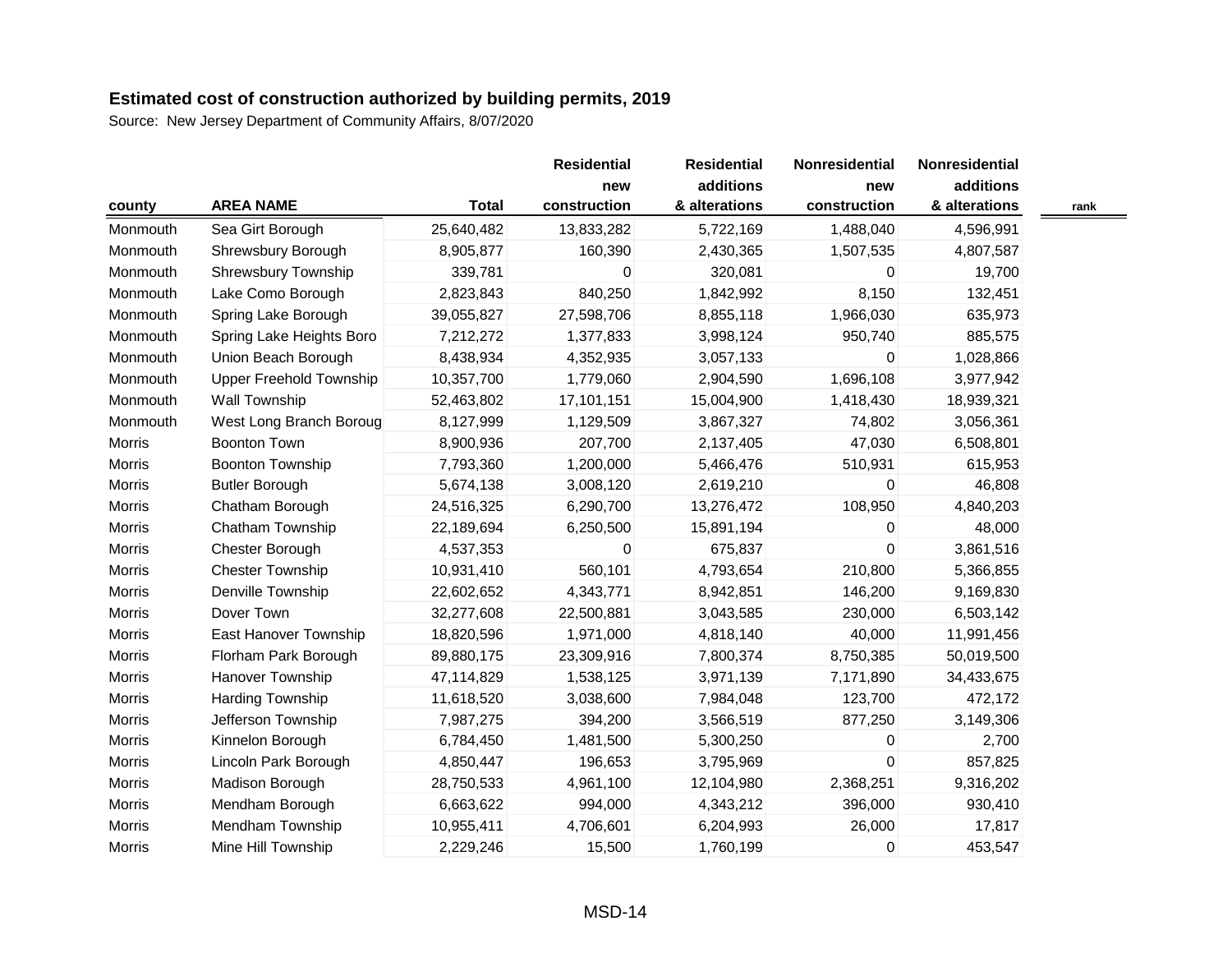Source: New Jersey Department of Community Affairs, 8/07/2020

| county        |                               |              | <b>Residential</b>  | <b>Residential</b>         | Nonresidential      | Nonresidential             |      |
|---------------|-------------------------------|--------------|---------------------|----------------------------|---------------------|----------------------------|------|
|               | <b>AREA NAME</b>              | <b>Total</b> | new<br>construction | additions<br>& alterations | new<br>construction | additions<br>& alterations | rank |
| Morris        | Montville Township            | 31,080,453   | 5,827,925           | 8,860,477                  | 6,030,126           | 10,361,925                 |      |
| <b>Morris</b> | Morris Township               | 83,592,402   | 21,824,241          | 17,020,237                 | 393,070             | 44,354,854                 |      |
| Morris        | Morris Plains Borough         | 10,467,680   | 199,000             | 2,945,594                  | 174,900             | 7,148,186                  |      |
| Morris        | Morristown Town               | 48,073,966   | 4,085,400           | 9,546,375                  | 4,873,000           | 29,569,191                 |      |
| <b>Morris</b> | Mountain Lakes Borough        | 18,145,746   | 3,821,750           | 3,699,101                  | 2,502               | 10,622,393                 |      |
| Morris        | Mount Arlington Borough       | 3,917,251    | 557,101             | 1,077,701                  | 12,000              | 2,270,449                  |      |
| Morris        | Mount Olive Township          | 36,268,961   | 15,093,586          | 6,922,642                  | 2,273,486           | 11,979,247                 |      |
| <b>Morris</b> | Netcong Borough               | 8,569,323    | 6,418,450           | 668,373                    | 547,100             | 935,400                    |      |
| Morris        | Parsippany-Troy Hills Twp     | 95,590,839   | 10,028,593          | 13,102,908                 | 8,242,204           | 64,217,134                 |      |
| Morris        | Long Hill Township            | 6,491,194    | 150,750             | 4,993,777                  | 0                   | 1,346,667                  |      |
| Morris        | Pequannock Township           | 33,596,354   | 2,170,003           | 16,784,021                 | 5,990,200           | 8,652,130                  |      |
| Morris        | Randolph Township             | 42,092,136   | 3,062,300           | 10,299,622                 | 11,804,631          | 16,925,583                 |      |
| <b>Morris</b> | Riverdale Borough             | 6,866,676    | 0                   | 2,816,114                  | 38,000              | 4,012,562                  |      |
| Morris        | Rockaway Borough              | 7,454,819    | 0                   | 2,096,473                  | 342,300             | 5,016,046                  |      |
| <b>Morris</b> | Rockaway Township             | 49,350,798   | 10,063,500          | 11,136,388                 | 10,765,250          | 17,385,660                 |      |
| <b>Morris</b> | Roxbury Township              | 41,396,121   | 2,182,260           | 7,781,816                  | 14,810,202          | 16,621,843                 |      |
| <b>Morris</b> | Victory Gardens Borough       | 552,313      | 4,500               | 547,813                    | 0                   | 0                          |      |
| Morris        | Washington Township           | 27, 177, 755 | 279,300             | 6,566,552                  | 17,144,500          | 3,187,403                  |      |
| <b>Morris</b> | Wharton Borough               | 3,051,745    | 0                   | 2,002,169                  | 0                   | 1,049,576                  |      |
| Ocean         | Barnegat Light Borough        | 10,902,300   | 6,980,370           | 2,256,282                  | 72,500              | 1,593,148                  |      |
| Ocean         | Bay Head Borough              | 11,311,687   | 7,600,196           | 3,301,291                  | 62,700              | 347,500                    |      |
| Ocean         | Beach Haven Borough           | 25,030,988   | 19,232,770          | 3,720,968                  | 148,600             | 1,928,650                  |      |
| Ocean         | Beachwood Borough             | 4,650,858    | 1,971,608           | 1,968,431                  | 50,200              | 660,619                    |      |
| Ocean         | <b>Berkeley Township</b>      | 36,040,864   | 14,946,332          | 18,534,137                 | 93,379              | 2,467,016                  |      |
| Ocean         | <b>Brick Township</b>         | 89,226,494   | 31,799,760          | 27,250,362                 | 3,569,691           | 26,606,681                 |      |
| Ocean         | Toms River Township           | 166,865,033  | 62,226,189          | 34,588,994                 | 9,500,471           | 60,549,379                 |      |
| Ocean         | Eagleswood Township           | 1,821,403    | 796,061             | 662,951                    | 44,731              | 317,660                    |      |
| Ocean         | Harvey Cedars Borough         | 9,608,538    | 7,100,450           | 2,222,013                  | 0                   | 286,075                    |      |
| Ocean         | <b>Island Heights Borough</b> | 3,306,573    | 1,798,333           | 1,389,918                  | 49,570              | 68,752                     |      |
| Ocean         | Jackson Township              | 43,537,113   | 6,824,727           | 13,884,437                 | 18,607,457          | 4,220,492                  |      |

—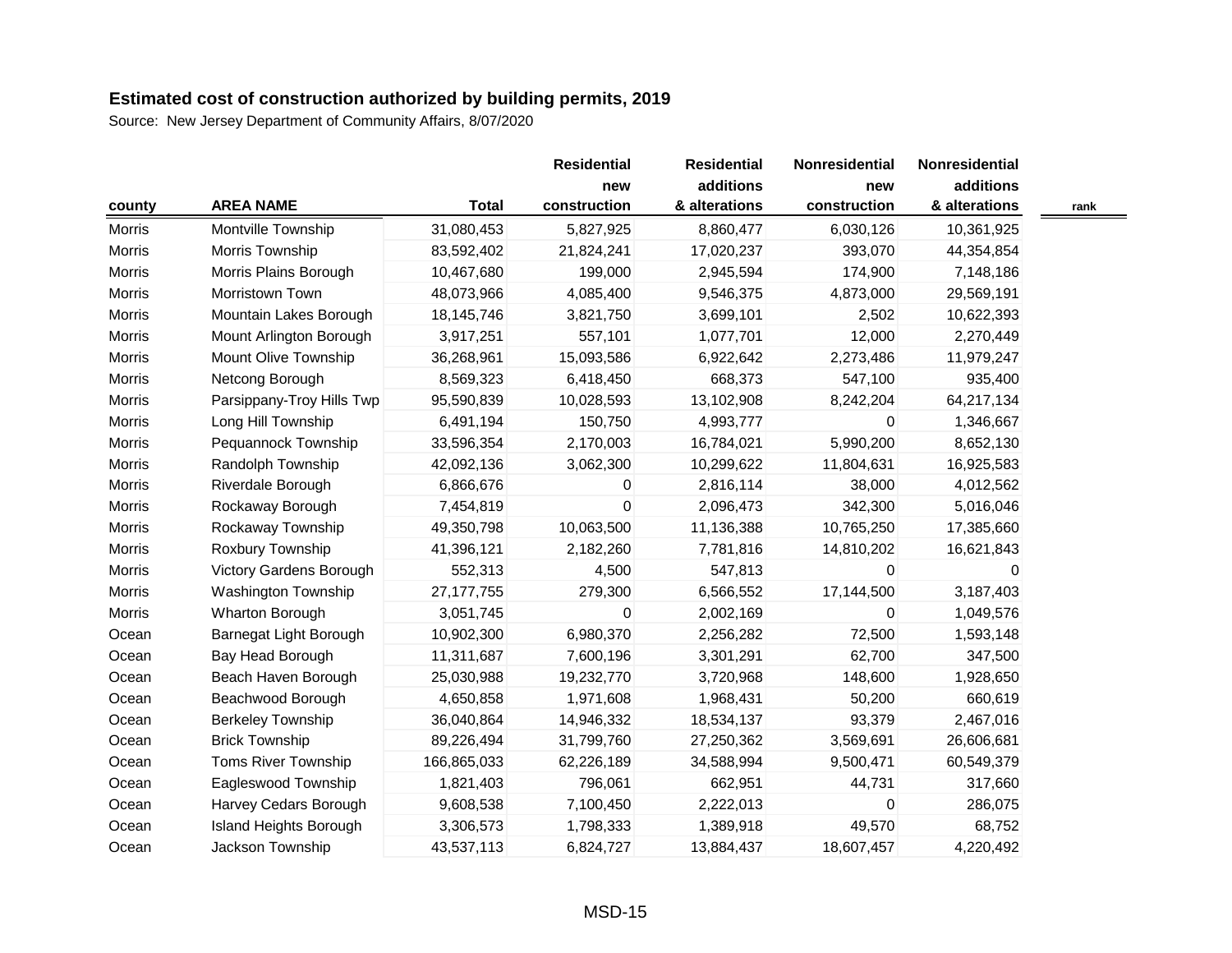| county  |                             |              | <b>Residential</b>  | <b>Residential</b>         | Nonresidential      | <b>Nonresidential</b>      |      |
|---------|-----------------------------|--------------|---------------------|----------------------------|---------------------|----------------------------|------|
|         | <b>AREA NAME</b>            | <b>Total</b> | new<br>construction | additions<br>& alterations | new<br>construction | additions<br>& alterations | rank |
| Ocean   | Lacey Township              | 46,245,550   | 19,412,873          | 12,218,610                 | 7,752,707           | 6,861,360                  |      |
| Ocean   | Lakehurst Borough           | 502,736      | 0                   | 319,693                    | 0                   | 183,043                    |      |
| Ocean   | Lakewood Township           | 156,308,042  | 65,116,204          | 13,329,294                 | 48,952,211          | 28,910,333                 |      |
| Ocean   | Lavallette Borough          | 14,697,304   | 9,194,010           | 4,069,750                  | 15,200              | 1,418,344                  |      |
|         |                             | 18,485,327   | 5,513,602           |                            | 1,912,177           | 2,596,143                  |      |
| Ocean   | Little Egg Harbor Township  | 92,581,856   |                     | 8,463,405<br>19,798,422    | 87,600              |                            |      |
| Ocean   | Long Beach Township         |              | 72,354,521          |                            |                     | 341,313                    |      |
| Ocean   | Manchester Township         | 38,081,117   | 20,282,661          | 13,310,416                 | 2,266,155           | 2,221,885                  |      |
| Ocean   | Mantoloking Borough         | 29,317,919   | 26,357,414          | 1,432,965                  | 192,842             | 1,334,698                  |      |
| Ocean   | Ocean Township              | 23,018,656   | 18,346,289          | 2,890,189                  | 1,334,950           | 447,228                    |      |
| Ocean   | Ocean Gate Borough          | 2,381,852    | 1,225,446           | 1,064,706                  | 0                   | 91,700                     |      |
| Ocean   | Pine Beach Borough          | 156,073      | 0                   | 156,073                    | 0                   | 0                          |      |
| Ocean   | <b>Plumsted Township</b>    | 4,496,957    | 1,372,252           | 1,319,725                  | 458,037             | 1,346,943                  |      |
| Ocean   | Point Pleasant Borough      | 30,372,662   | 15,430,709          | 9,327,917                  | 201,101             | 5,412,935                  |      |
| Ocean   | Point Pleasant Beach Bord   | 17,495,800   | 11,283,946          | 5,334,204                  | 0                   | 877,650                    |      |
| Ocean   | Seaside Heights Borough     | 4,842,688    | 2,309,950           | 950,613                    | 290,000             | 1,292,125                  |      |
| Ocean   | Seaside Park Borough        | 7,508,231    | 3,799,991           | 3,219,204                  | 311,088             | 177,948                    |      |
| Ocean   | Ship Bottom Borough         | 10,135,359   | 6,270,634           | 2,963,833                  | 418,501             | 482,391                    |      |
| Ocean   | South Toms River Borough    | 787,407      | 0                   | 627,282                    | 0                   | 160,125                    |      |
| Ocean   | <b>Stafford Township</b>    | 59,280,473   | 30,737,975          | 11,366,554                 | 1,543,403           | 15,632,541                 |      |
| Ocean   | Surf City Borough           | 15,885,396   | 11,625,355          | 3,184,266                  | 45,000              | 1,030,775                  |      |
| Ocean   | <b>Tuckerton Borough</b>    | 3,846,688    | 2,261,100           | 1,585,588                  | 0                   | 0                          |      |
| Ocean   | <b>Barnegat Township</b>    | 50,416,194   | 30,801,114          | 7,316,473                  | 9,249,306           | 3,049,301                  |      |
| Passaic | <b>Bloomingdale Borough</b> | 2,804,590    | 208,720             | 2,546,420                  | 42,500              | 6,950                      |      |
| Passaic | <b>Clifton City</b>         | 255,118,348  | 2,099,350           | 41,536,266                 | 169,635,398         | 41,847,334                 |      |
| Passaic | Haledon Borough             | 2,216,059    | 189,750             | 1,768,999                  | 0                   | 257,310                    |      |
| Passaic | Hawthorne Borough           | 21,798,553   | 638,565             | 12,259,707                 | 8,357,336           | 542,945                    |      |
| Passaic | Little Falls Township       | 18,863,131   | 1,002,350           | 5,712,847                  | 7,500               | 12,140,434                 |      |
| Passaic | North Haledon Borough       | 10,703,496   | 347,100             | 4,642,701                  | 5,000,000           | 713,695                    |      |
| Passaic | Passaic City                | 175,783,658  | 2,696,806           | 21,094,208                 | 139,894,982         | 12,097,662                 |      |
| Passaic | Paterson City               | 80,015,373   | 17,886,664          | 21,406,817                 | 8,030,500           | 32,691,392                 |      |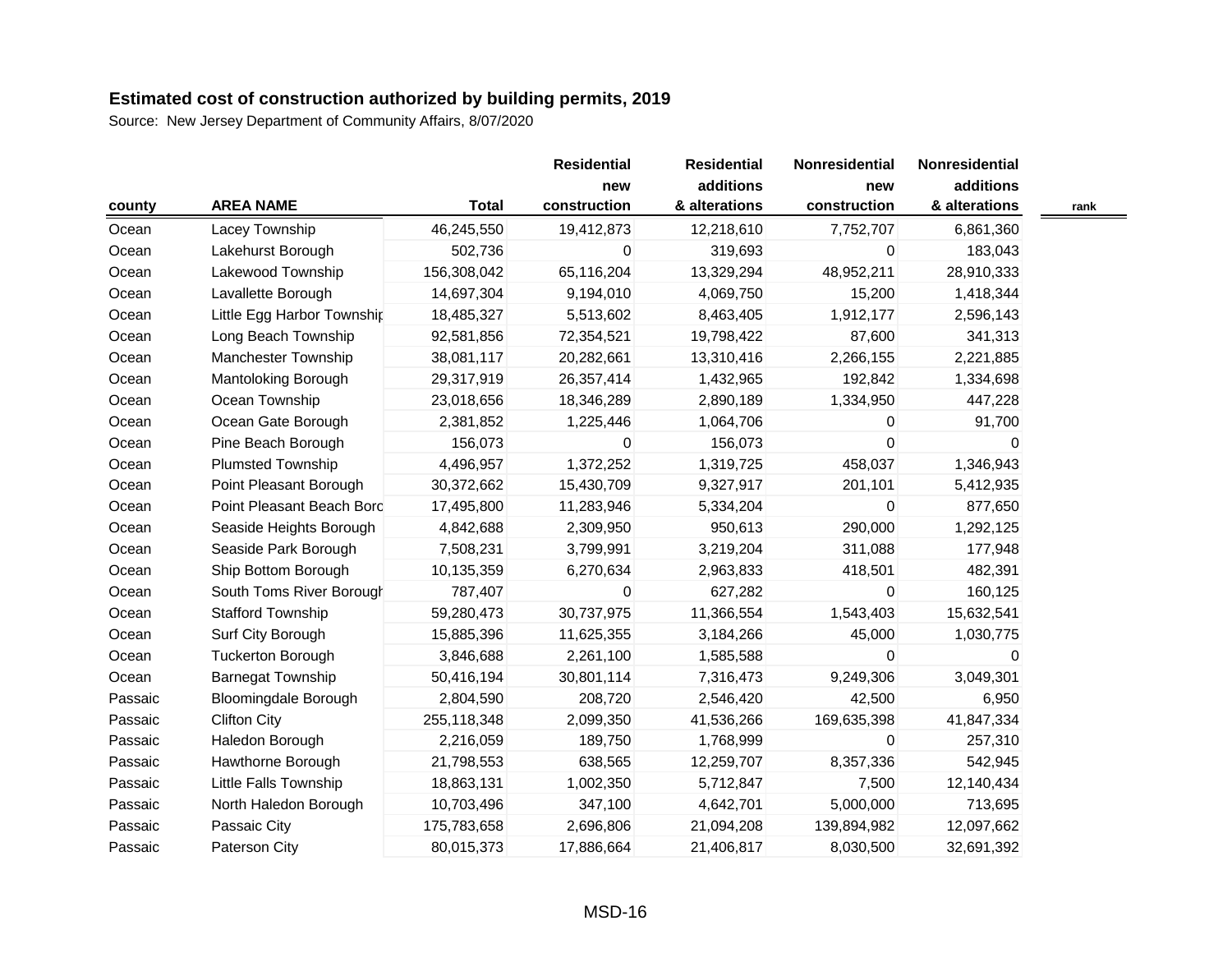Source: New Jersey Department of Community Affairs, 8/07/2020

| county   |                               |              | <b>Residential</b><br>new | <b>Residential</b><br>additions | Nonresidential | Nonresidential<br>additions |      |
|----------|-------------------------------|--------------|---------------------------|---------------------------------|----------------|-----------------------------|------|
|          |                               |              |                           |                                 | new            |                             |      |
|          | <b>AREA NAME</b>              | <b>Total</b> | construction              | & alterations                   | construction   | & alterations               | rank |
| Passaic  | Pompton Lakes Borough         | 9,228,176    | 5,620,700                 | 2,806,494                       | 35,300         | 765,682                     |      |
| Passaic  | Prospect Park Borough         | 753,489      | 0                         | 750,078                         | $\mathbf 0$    | 3,411                       |      |
| Passaic  | Ringwood Borough              | 5,133,104    | 23,400                    | 4,520,279                       | 45,660         | 543,765                     |      |
| Passaic  | <b>Totowa Borough</b>         | 54,281,719   | 950,000                   | 3,933,750                       | 15,530,402     | 33,867,567                  |      |
| Passaic  | Wanaque Borough               | 4,275,724    | 95,200                    | 2,119,611                       | 12,000         | 2,048,913                   |      |
| Passaic  | Wayne Township                | 174,813,972  | 2,152,415                 | 17,348,996                      | 98,951,181     | 56,361,380                  |      |
| Passaic  | West Milford Township         | 19,684,177   | 2,054,150                 | 11,656,632                      | 1,176,950      | 4,796,445                   |      |
| Passaic  | Woodland Park Borough         | 5,910,320    | 15,606                    | 3,356,887                       | 99,400         | 2,438,427                   |      |
| Salem    | Alloway Township              | 2,129,142    | 505,000                   | 676,026                         | 235,000        | 713,116                     |      |
| Salem    | Elmer Borough                 | 1,413,659    | 324,450                   | 58,300                          | 428,900        | 602,009                     |      |
| Salem    | Elsinboro Township            | 1,156,827    | 727,300                   | 184,878                         | 133,618        | 111,031                     |      |
| Salem    | Lower Alloways Creek Twr      | 2,736,304    | 382,075                   | 374,489                         | 1,952,409      | 27,331                      |      |
| Salem    | Mannington Township           | 2,783,818    | 64,691                    | 593,660                         | 302,809        | 1,822,658                   |      |
| Salem    | <b>Oldmans Township</b>       | 13,129,043   | 460,700                   | 641,389                         | 5,277,467      | 6,749,487                   |      |
| Salem    | Penns Grove Borough           | 1,691,272    | 491,122                   | 969,937                         | 3,000          | 227,213                     |      |
| Salem    | Pennsville Township           | 5,756,145    | 35,850                    | 2,943,044                       | 600,228        | 2,177,023                   |      |
| Salem    | Pilesgrove Township           | 4,398,699    | 502,000                   | 813,897                         | 959,600        | 2,123,202                   |      |
| Salem    | Pittsgrove Township           | 5,432,615    | 848,204                   | 919,300                         | 564,588        | 3,100,523                   |      |
| Salem    | Quinton Township              | 1,029,026    | 524,900                   | 373,326                         | 82,250         | 48,550                      |      |
| Salem    | Salem City                    | 1,499,764    | 0                         | 473,110                         | 6,515          | 1,020,139                   |      |
| Salem    | <b>Carneys Point Township</b> | 10,928,572   | 2,740,401                 | 2,088,477                       | 2,631,385      | 3,468,309                   |      |
| Salem    | Upper Pittsgrove Township     | 3,462,872    | 440,597                   | 280,434                         | 409,878        | 2,331,963                   |      |
| Salem    | Woodstown Borough             | 2,130,424    | $\pmb{0}$                 | 1,285,715                       | 5,358          | 839,351                     |      |
| Somerset | <b>Bedminster Township</b>    | 14,201,617   | 1,256,250                 | 4,027,908                       | 1,678,082      | 7,239,377                   |      |
| Somerset | <b>Bernards Township</b>      | 31,546,467   | 2,645,600                 | 17,146,980                      | 1,179,200      | 10,574,687                  |      |
| Somerset | Bernardsville Borough         | 16,895,235   | 2,712,579                 | 12,550,960                      | $\mathbf{0}$   | 1,631,696                   |      |
| Somerset | Bound Brook Borough           | 13,426,805   | 449,200                   | 6,898,206                       | 150,000        | 5,929,399                   |      |
| Somerset | <b>Branchburg Township</b>    | 68,364,596   | 4,087,965                 | 6,149,716                       | 11,920,277     | 46,206,638                  |      |
| Somerset | <b>Bridgewater Township</b>   | 92,659,182   | 7,554,828                 | 20,616,812                      | 8,113,500      | 56,374,042                  |      |
| Somerset | Far Hills Borough             | 2,559,610    | $\mathbf 0$               | 1,292,073                       | 42,100         | 1,225,437                   |      |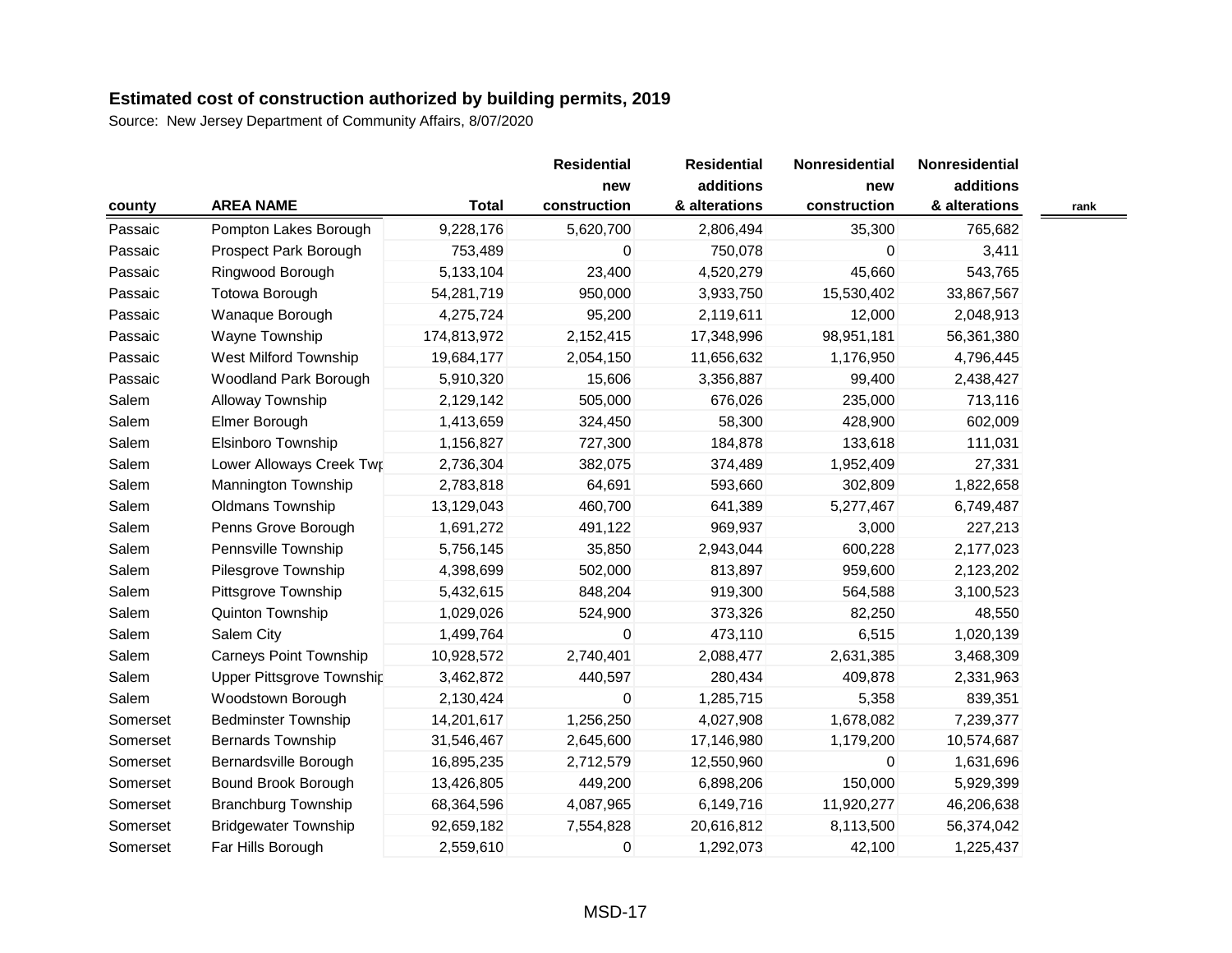|               |                            |              | <b>Residential</b><br>new | <b>Residential</b> | Nonresidential | Nonresidential |  |
|---------------|----------------------------|--------------|---------------------------|--------------------|----------------|----------------|--|
|               |                            |              |                           | additions          | new            | additions      |  |
| county        | <b>AREA NAME</b>           | <b>Total</b> | construction              | & alterations      | construction   | & alterations  |  |
| Somerset      | Franklin Township          | 197,805,943  | 19,560,980                | 27,769,345         | 59,100,066     | 91,375,552     |  |
| Somerset      | Green Brook Township       | 8,043,776    | 1,265,000                 | 3,011,151          | 1,500,000      | 2,267,625      |  |
| Somerset      | Hillsborough Township      | 78,468,991   | 27,069,500                | 20,873,493         | 25,517,678     | 5,008,320      |  |
| Somerset      | Manville Borough           | 5,390,678    | 309,635                   | 2,842,284          | 1,118,075      | 1,120,684      |  |
| Somerset      | Millstone Borough          | 252,267      | 0                         | 114,475            | $\mathbf 0$    | 137,792        |  |
| Somerset      | Montgomery Township        | 39, 347, 728 | 14,291,336                | 10,018,194         | 5,368,855      | 9,669,343      |  |
| Somerset      | North Plainfield Borough   | 10,258,859   | 100                       | 4,115,345          | 1,161,950      | 4,981,464      |  |
| Somerset      | Peapack and Gladstone Bo   | 1,250,543    |                           | 904,041            | 321,500        | 25,001         |  |
| Somerset      | Raritan Borough            | 118,538,078  | 404,900                   | 6,679,417          | 6,613,500      | 104,840,261    |  |
| Somerset      | Rocky Hill Borough         | 1,553,532    | 189,300                   | 764,348            | 0              | 599,884        |  |
| Somerset      | Somerville Borough         | 34,839,442   | 20,789,893                | 9,387,596          | 168,650        | 4,493,303      |  |
| Somerset      | South Bound Brook Boro     | 1,710,622    | 416,100                   | 742,276            | 0              | 552,246        |  |
| Somerset      | Warren Township            | 45,546,605   | 6,230,835                 | 21,456,303         | 1,267,320      | 16,592,147     |  |
| Somerset      | Watchung Borough           | 14,869,532   | 2,753,000                 | 5,557,889          | 959,219        | 5,599,424      |  |
| Sussex        | Andover Borough            | 456,706      | 0                         | 234,611            | 0              | 222,095        |  |
| Sussex        | Andover Township           | 4,575,891    | 301,300                   | 1,469,940          | 1,404,850      | 1,399,801      |  |
| Sussex        | <b>Branchville Borough</b> | 511,566      | 0                         | 18,200             | 0              | 493,366        |  |
| Sussex        | Byram Township             | 5,453,985    | 502,700                   | 2,833,574          | 687,000        | 1,430,711      |  |
| Sussex        | Frankford Township         | 6,565,060    | 2,295,105                 | 1,868,667          | 843,638        | 1,557,650      |  |
| Sussex        | Franklin Borough           | 2,697,101    | 84,850                    | 1,045,448          | 15,000         | 1,551,803      |  |
| Sussex        | Fredon Township            | 3,007,332    | 1,354,000                 | 1,263,541          | 119,135        | 270,656        |  |
| <b>Sussex</b> | Green Township             | 3,607,034    | 147,775                   | 884,839            | 1,853,520      | 720,900        |  |
| Sussex        | Hamburg Borough            | 2,667,470    | 1,181,850                 | 803,451            | 47,414         | 634,755        |  |
| Sussex        | Hampton Township           | 9,109,895    | 939,600                   | 1,975,947          | 4,338,514      | 1,855,834      |  |
| Sussex        | Hardyston Township         | 6,168,349    | 1,304,904                 | 2,496,172          | 1,148,190      | 1,219,083      |  |
| <b>Sussex</b> | Hopatcong Borough          | 8,541,498    | 919,775                   | 5,771,199          | 547,501        | 1,303,023      |  |
| Sussex        | Lafayette Township         | 2,427,074    | 365,590                   | 542,255            | 460,700        | 1,058,529      |  |
| <b>Sussex</b> | Montague Township          | 2,926,256    | 276,601                   | 1,163,985          | 432,000        | 1,053,670      |  |
| Sussex        | Newton Town                | 10,602,545   | 220,000                   | 1,961,036          | 7,001          | 8,414,508      |  |
| <b>Sussex</b> | Ogdensburg Borough         | 1,536,961    | $\pmb{0}$                 | 1,334,200          | 1,800          | 200,961        |  |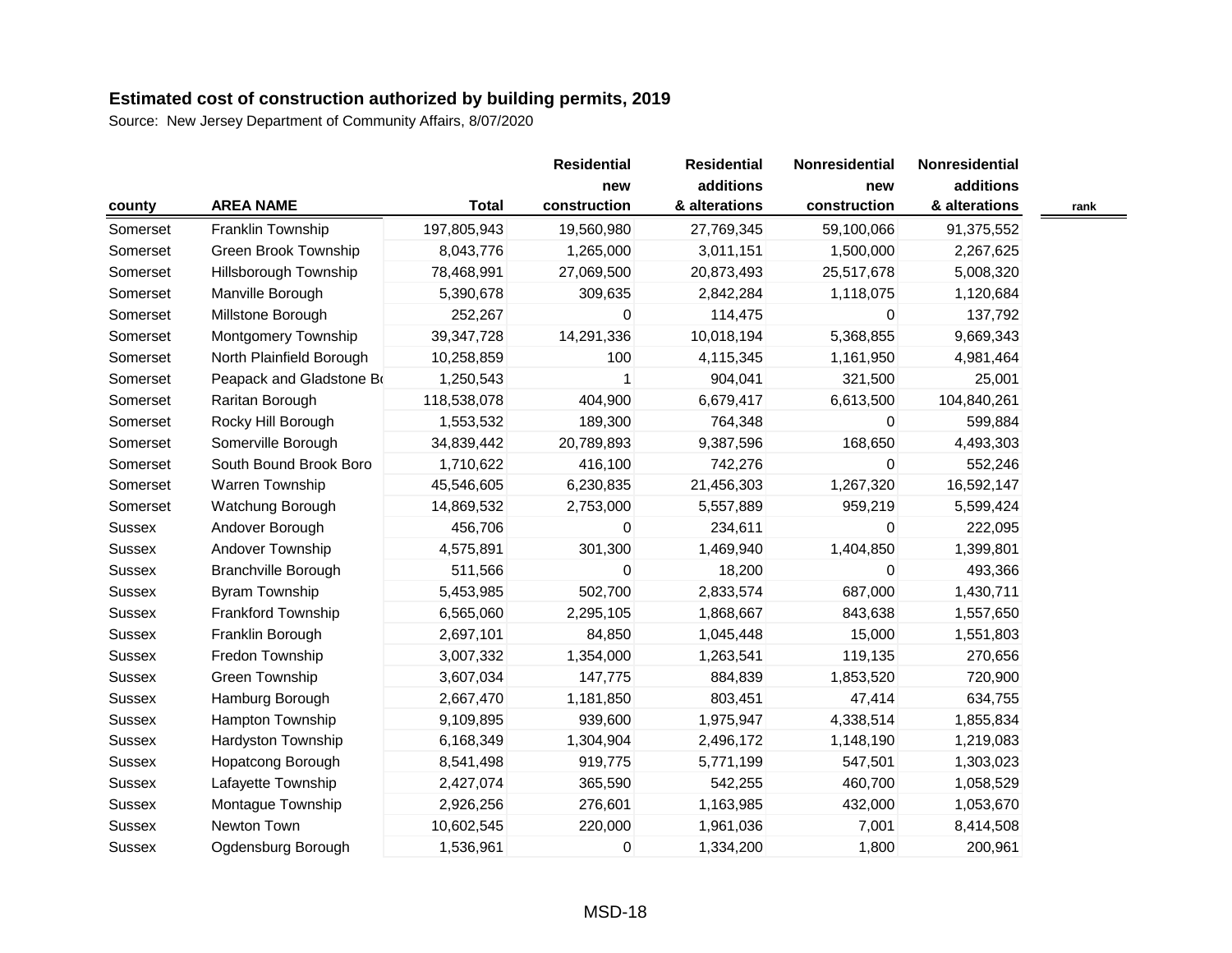| county        |                                  |              | <b>Residential</b> | <b>Residential</b> | Nonresidential | Nonresidential |      |
|---------------|----------------------------------|--------------|--------------------|--------------------|----------------|----------------|------|
|               |                                  |              | new                | additions          | new            | additions      |      |
|               | <b>AREA NAME</b>                 | <b>Total</b> | construction       | & alterations      | construction   | & alterations  | rank |
| <b>Sussex</b> | Sandyston Township               | 1,378,095    | 108,000            | 875,847            | 338,372        | 55,876         |      |
| Sussex        | Sparta Township                  | 38,838,904   | 13,323,359         | 14,233,706         | 3,797,795      | 7,484,044      |      |
| Sussex        | Stanhope Borough                 | 1,010,523    | 43,000             | 747,286            | 35,000         | 185,237        |      |
| Sussex        | <b>Stillwater Township</b>       | 2,769,590    | 237,500            | 1,639,129          | 249,818        | 643,143        |      |
| Sussex        | Sussex Borough                   | 1,155,876    | 0                  | 200,300            | 6,999          | 948,577        |      |
| Sussex        | Vernon Township                  | 11,851,626   | 181,302            | 7,131,129          | 3,643,301      | 895,894        |      |
| <b>Sussex</b> | <b>Walpack Township</b>          |              | 0                  | 0                  | 0              |                |      |
| <b>Sussex</b> | Wantage Township                 | 6,651,577    | 1,799,966          | 2,896,186          | 727,398        | 1,228,027      |      |
| Union         | <b>Berkeley Heights Township</b> | 65,882,763   | 1,956,250          | 11,983,856         | 4,201,304      | 47,741,353     |      |
| Union         | <b>Clark Township</b>            | 23,314,697   | 1,318,000          | 7,578,026          | 9,972,910      | 4,445,761      |      |
| Union         | Cranford Township                | 41,805,081   | 2,780,826          | 29,050,961         | 1,266,730      | 8,706,564      |      |
| Union         | <b>Elizabeth City</b>            | 110,772,991  | 61,292,516         | 10,721,458         | 10,366,401     | 28,392,616     |      |
| Union         | Fanwood Borough                  | 7,522,388    | 1,022,700          | 5,177,457          | $\mathbf{0}$   | 1,322,231      |      |
| Union         | Garwood Borough                  | 19,478,009   | 5,010,600          | 4,749,394          | 8,025,000      | 1,693,015      |      |
| Union         | Hillside Township                | 5,943,207    | 134,500            | 3,378,668          | 135,150        | 2,294,889      |      |
| Union         | Kenilworth Borough               | 6,608,986    | 521,100            | 2,893,011          | 0              | 3,194,875      |      |
| Union         | <b>Linden City</b>               | 46,274,080   | 14,346,358         | 7,777,256          | 9,327,805      | 14,822,661     |      |
| Union         | Mountainside Borough             | 14,069,223   | 778,200            | 6,665,391          | 3,348,500      | 3,277,132      |      |
| Union         | New Providence Borough           | 18,195,178   | 4,031,300          | 11,113,278         | 595,000        | 2,455,600      |      |
| Union         | <b>Plainfield City</b>           | 24,594,289   | 927,240            | 22,125,229         | 903,840        | 637,980        |      |
| Union         | <b>Rahway City</b>               | 35,296,202   | 2,038,544          | 5,765,528          | 3,242,900      | 24,249,230     |      |
| Union         | Roselle Borough                  | 4,605,781    | 443,950            | 3,689,031          | 153,000        | 319,800        |      |
| Union         | Roselle Park Borough             | 11,237,984   | 2,796,000          | 7,825,075          | 31,763         | 585,146        |      |
| Union         | Scotch Plains Township           | 26,459,578   | 3,590,935          | 17,502,805         | 2,787,850      | 2,577,988      |      |
| Union         | Springfield Township             | 23,198,651   | 2,039,450          | 7,867,156          | 2,142,500      | 11,149,545     |      |
| Union         | <b>Summit City</b>               | 77,165,529   | 7,979,980          | 39,920,277         | 3,023,300      | 26,241,972     |      |
| Union         | Union Township                   | 64,207,723   | 15,160,580         | 16,856,316         | 6,651,420      | 25,539,407     |      |
| Union         | Westfield Town                   | 64,339,653   | 19,401,525         | 25,375,847         | 1,285,100      | 18,277,181     |      |
| Union         | Winfield Township                | 372,655      | 0                  | 254,355            | 0              | 118,300        |      |
| Warren        | <b>Allamuchy Township</b>        | 6,087,412    | 4,388,030          | 1,347,327          | 17,225         | 334,830        |      |